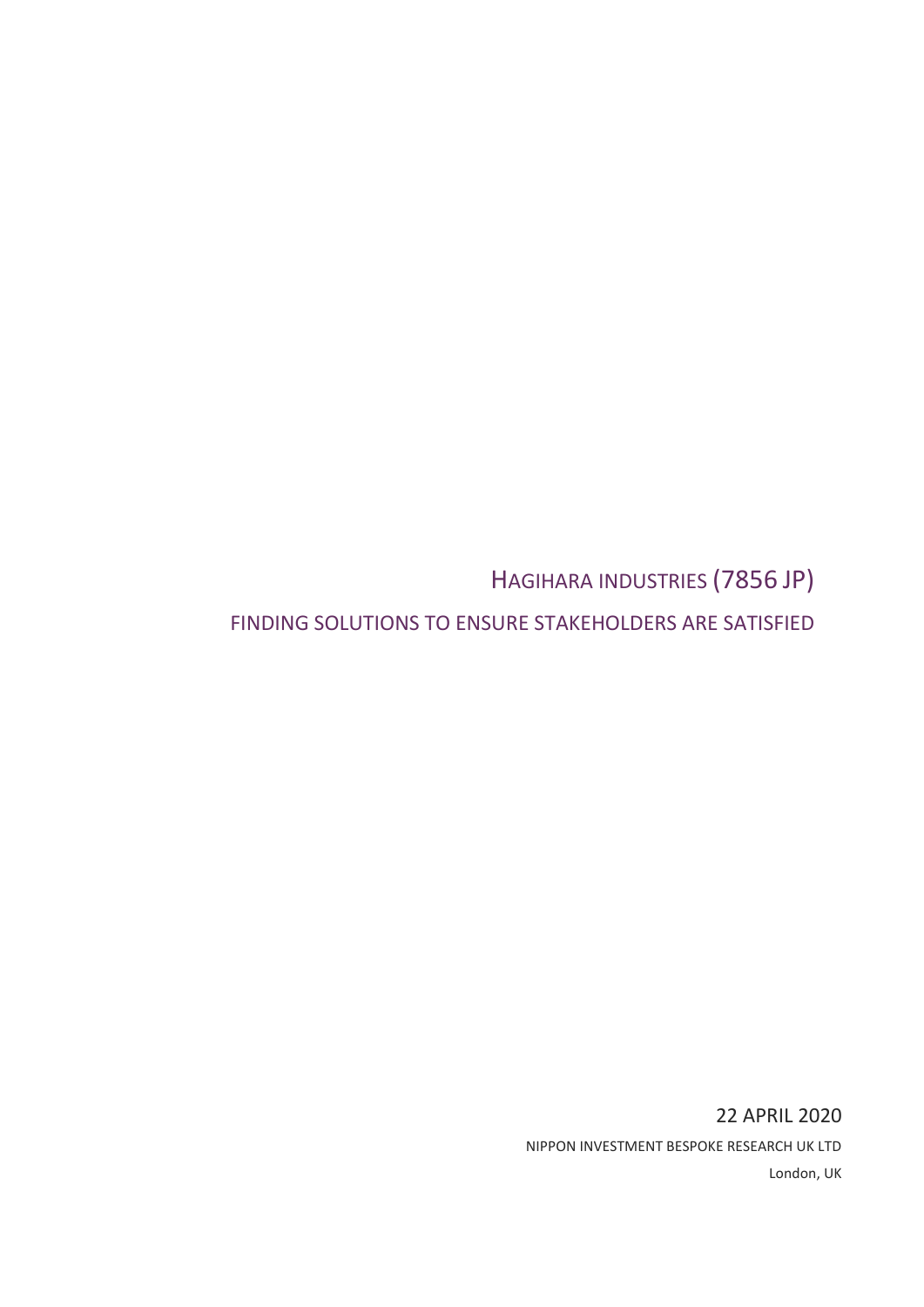# **Contents**

| Executive Summary: Growth Adhering to an Ethos of "Hamidase, Amidase" - Be Unique, Create New Value 2       |
|-------------------------------------------------------------------------------------------------------------|
|                                                                                                             |
|                                                                                                             |
|                                                                                                             |
|                                                                                                             |
|                                                                                                             |
|                                                                                                             |
|                                                                                                             |
| Examples of solutions delivered by Hagihara's products that led to high market share in the niche markets 6 |
|                                                                                                             |
|                                                                                                             |
|                                                                                                             |
|                                                                                                             |
|                                                                                                             |
|                                                                                                             |
|                                                                                                             |
|                                                                                                             |
|                                                                                                             |
|                                                                                                             |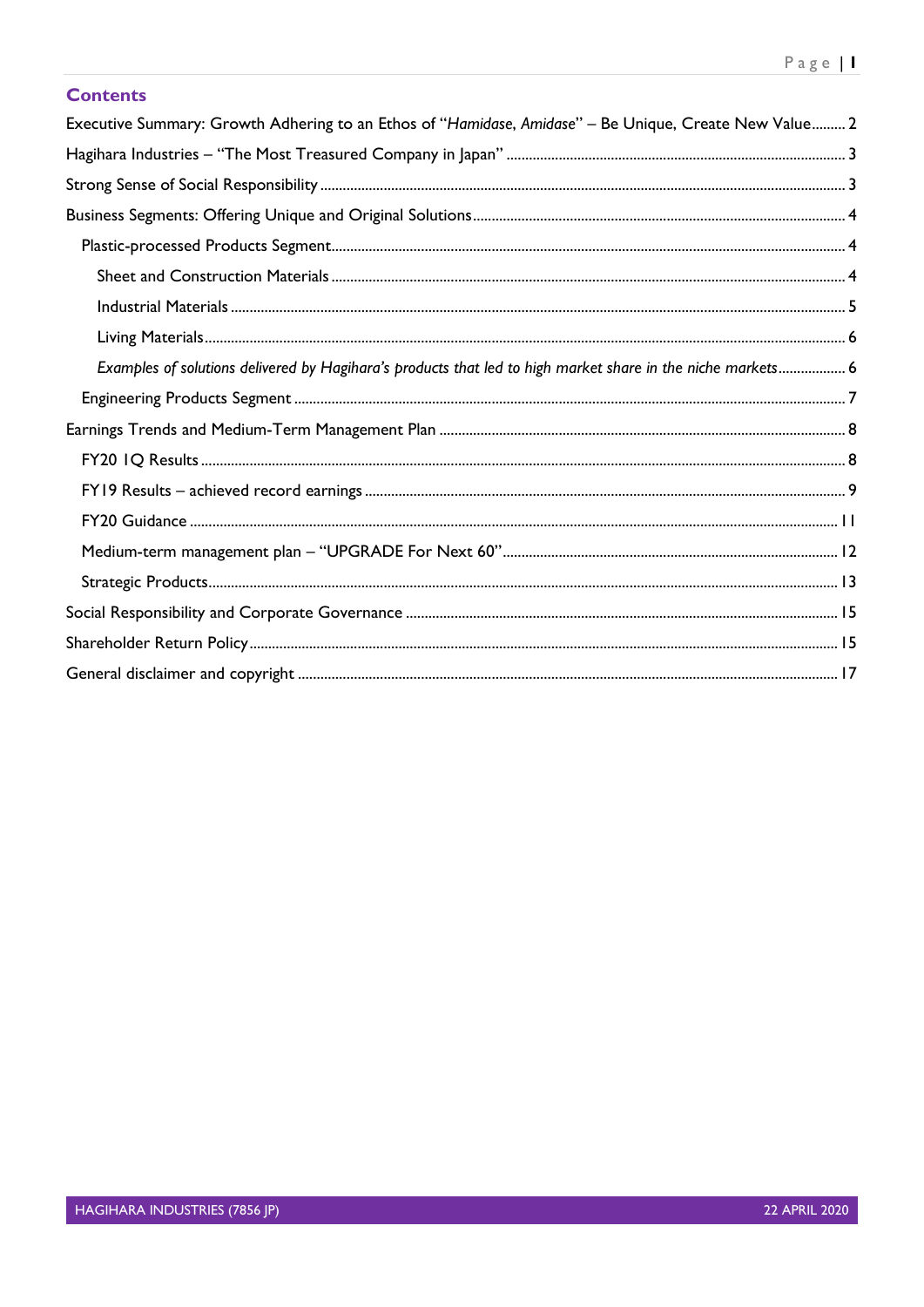# <span id="page-2-0"></span>**Executive Summary: Growth Adhering to an Ethos of "***Hamidase***,** *Amidase***" – Be Unique, Create New Value**

Hagihara Industries Inc. (7856 JP) is a manufacturer of plastic-processed products headquartered in Kurashiki, Okayama, in western Japan. Since its establishment in 1962, Hagihara has developed various products from flat yarn made of slit polyethylene and polypropylene films. The blue sheet product, whose usage is widespread – from a picnic mat to a cover sheet at construction sites – is made of fabric made of fortified yarn derived from slit and stretched polyethylene and polypropylene films.

The firm's products are broadly used in a variety of industries such as construction, civil engineering, agriculture, and logistics. Given the core materials used, the firm's costs are sensitive to crude oil and naphtha prices, although the impact to profits and margins is well mitigated thanks to Hagihara's policy to focus on retaining profitability rather than chasing scale by pricing. Moreover, Hagihara has managed to pass on material price hikes to customers because it tends to have a dominant market share in niche markets. In addition, Hagihara also develops machinery products derived from its core technology expertise – slitting, stretching, winding and weaving. The firm's slitter, for example, is used for cutting PET film to LCD film.

## FY19 (OCT YEAR-END) RESULTS

Hagihara produced record earnings in FY19 with consolidated OP of ¥2,723mil (+1.4%YoY) on sales of ¥29,647mil (+12.1% YoY) thanks to:

- 1. The strong performance in its subsidiaries: Full-year contribution from Toyo Heisei Polymer [THP] a subsidiary acquired in FY18 that sells commoditised products included in Hagihara's Living Materials business – and also in the Industrial Materials business in the Plastic-processed Products Segment. Another add-on to sales came from a Singapore-based subsidiary EPC, a global supplier of BarChip – a synthetic fibre that reinforces concrete.
- 2. Improved margin of construction material products.
- 3. Favourable sales of machinery products such as paper slitters and screen changers.

OP growth is lower than sales growth due to a worsening sales mix for THP as it mainly supplies commodity products. Also, BarChip sales did not grow as much as expected due to its correlation with the mining demand which remained sluggish throughout FY19. BarChip is used in the construction of concrete tunnels that lead to the mining site. Furthermore, the addition of two subsidiaries pushed up consolidated SG&A, squeezing OPM by 1%pt.

## FY20 OUTLOOK AND MEDIUM-TERM MANAGEMENT PLAN

Hagihara is guiding for FY20 OP of ¥2,700mil (-0.88% YoY) on sales of ¥31,000 (+4.6% YoY). OPM is guided to fall from 9.2% in FY19 to 8.7% in FY20; For 1H, the firm expects OP of ¥1,395 (+7.2% YoY / -1.9% HoH) but in 2H, OP forecast to drop to ¥1,305mil (-8.2% YoY / -6.5% HoH) for the firm is estimating a rise in raw materials cost and in personnel cost in overseas subsidiaries in 2H.

The new 3-year management plan starts in FY20 and targets FY22 OP of ¥3,300mil (3-year CAGR 5.63%) on sales of ¥33,000mil (3-year CAGR 3.69%). The firm aims to achieve those targets by the following basic strategies:

- 1. Further improve its technology to cultivate the new demand and new markets.
- 2. Expand the product range to reach a wider customer base.
- 3. Create new markets, including a recycling system for plastic waste.
- 4. Widely supporting ESG through its business and products as well as by offering care and support to its employees for their prosperity and work-life balance and satisfaction.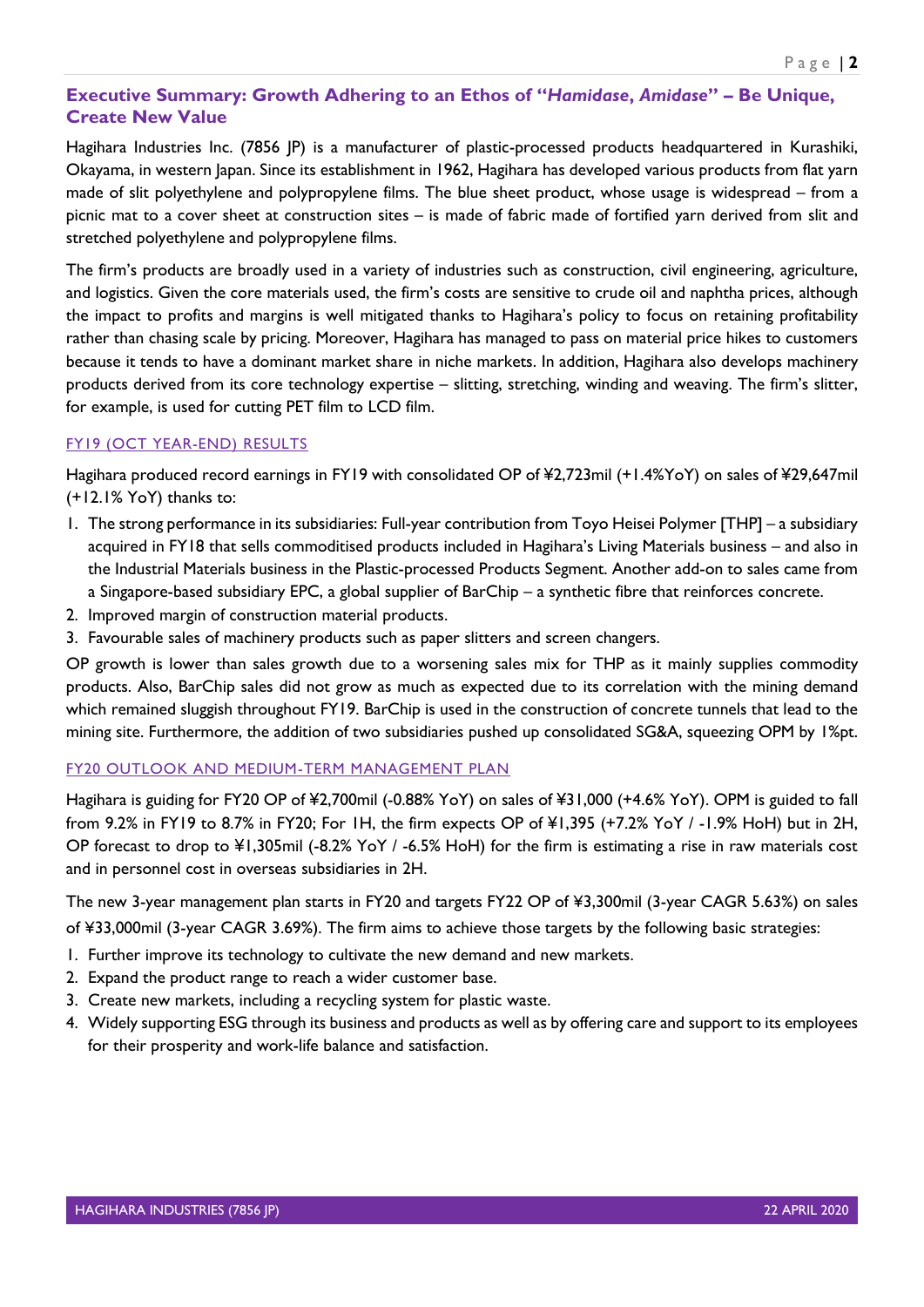# <span id="page-3-0"></span>**Hagihara Industries – "The Most Treasured Company in Japan"**

Hagihara Industries started as a manufacturer of polyethylene monofilament for vertical yarn used in tatami mats. Two years later, it developed flat yarn – the origin of various plastic-based products that Hagihara has developed to date. The firm has extended its operations globally. Currently, it has both manufacturing and sales bases in 12 countries.

Flat yarn is formed of strong flat threads created by slitting / cutting polyethylene or polypropylene films into strips. These strips are subsequently stretched – this stretching process makes the yarn strong. Fortified strips (flat yarns) are woven together to become a thin but strong fabric. As seen in Hagihara's product range – including blue sheets, packaging materials and container bags – flat yarn is a widely used material. Applications vary from construction and civil engineering industry, to agriculture and logistics and household living ware. In its Plastic-processed Products Segment, Hagihara has 8 types of products, generating some 80% of consolidated sales.

In addition to various plastic-processed products, Hagihara has series of engineering products that are developed from the core technologies to manufacture products derived from flat yarn – cutting, stretching, winding and weaving. In the Engineering Products Segment, the firm's industrial machinery products include slitters (machines that cut film to the desired size and shape, such as label films and LCD films), winders (used to wind synthetic fibres, multifilament, etc.), and recycled pellet production equipment that produces pellets used to make recycled plastics.

Business and technological developments of Hagihara have been driven by the pioneer spirit of the founder, Fuichi Hagihara, who encouraged his employees to test an idea immediately when they discovered something new. His slogan, "Sounds interesting. Let's try it right away!" is still a large part of Hagihara's corporate culture. The current slogan, "*Hamidase*, *Amidase*" – be unique, create new value – relays the message of how Hagihara enjoys going beyond the status quo to fearlessly create new products, cultivate new markets and expand into new countries.

## <span id="page-3-1"></span>**Strong Sense of Social Responsibility**

What the firm has behind its eagerness to create something new is its desire to support social causes. On 27 Feb 2018, Hagihara won the Grand Prize (the Minister of METI Prize) for being "the Most Treasured Company in Japan". The award is designed to prize "white" companies which have managed to make stakeholders happy. Stakeholders include 5 parties: employees and their family members, suppliers and subcontractors, customers, communities and shareholders. The judging committee is chaired by Prof. Koji Sakamoto, a professor in management studies, whose extensive research on Japanese companies especially on their ESG practice. The award is also backed by METI. The aim of the award is to praise companies that do the right things in the right way.

Criteria of Candidates for The Most Treasured Companies in Japan

For the past 5 years, a candidate company;

- 1. Has never done redundancy on employees
- 2. Has never introduced forceful price cut against suppliers and partner companies
- 3. Has not caused any serious occupational accident
- 4. Hires more than mandatory numbers of workers with disabilities
- 5. Has been profitable both in operating and recurring levels (excl. NGOs, social enterprises and educational entities)
- 6. Has not engaged in any legal malpractice such as breach of Act against Delay in Payment to Subcontractors

*Source[: https://taisetu-taisyo.jimdofree.com](https://taisetu-taisyo.jimdofree.com/)*

Hagihara has a strong track record regarding its support of social causes, especially in disaster-struck areas. As a company that manufactures products necessary for daily lives, Hagihara reckons that it needs to fulfil its responsibilities to promptly supply – whether it was day or night, or a holiday or a workday – and to deliver wherever designated. After the heavy rainfall disaster in the West Japan in July 2018, Hagihara was quick to respond to METI's request for supplies: the firm manufactured blue sheets day and night to ensure swift delivery to the disaster-hit areas. Prior to that, after the Tottori Earthquake in 2016, Hagihara supplied its blue sheets, which were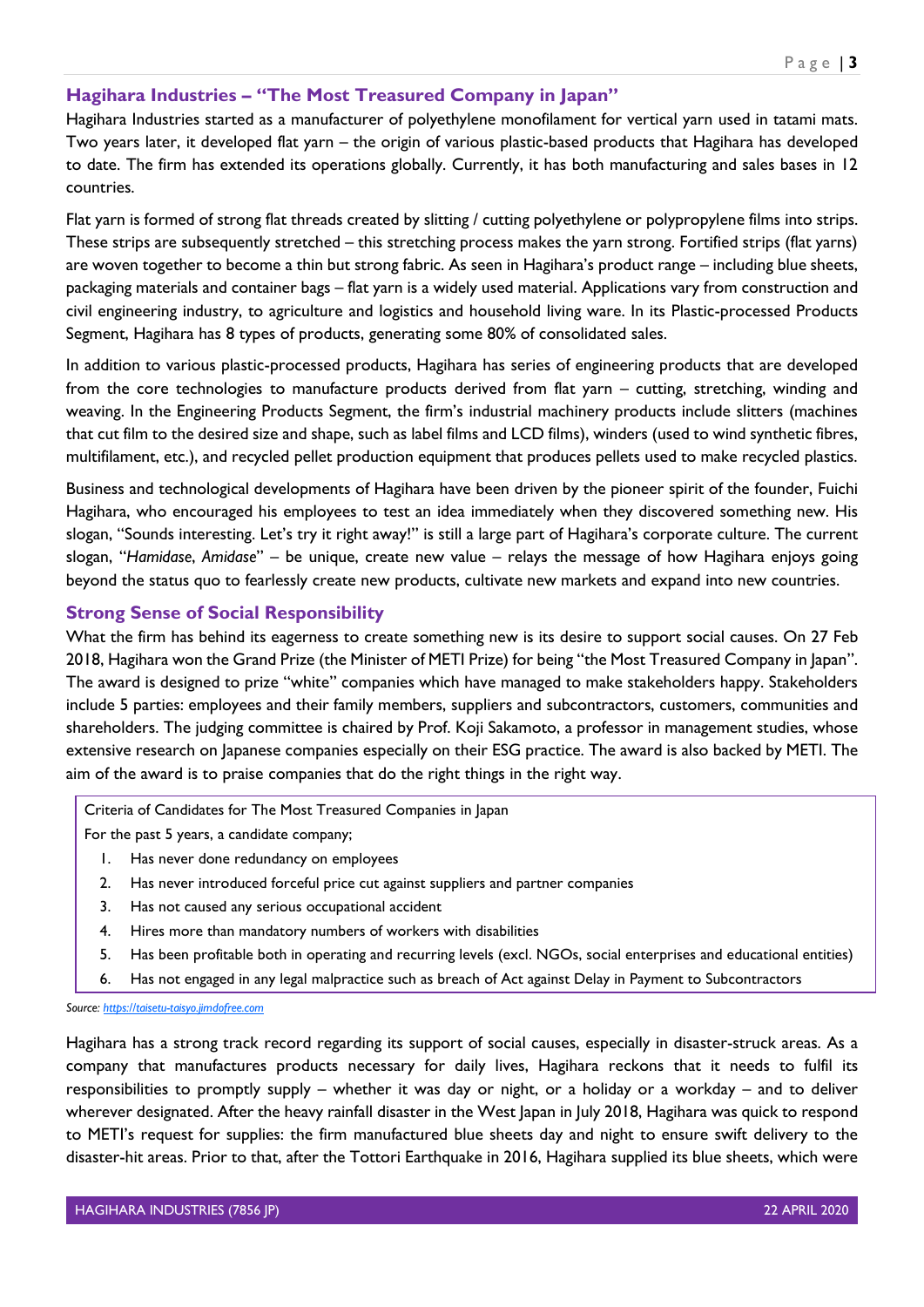used to cover the many damaged roof tops so as to protect residents in the area from the rain and the secondary disasters.

The firm's social activities do not end at supply. The blue sheets used in the West Japan Rain Disaster were recycled to become tote bags, the proceeds of which are donated to support the recovery efforts in the affected areas. Okayama, where the firm is headquartered, was also affected by the heavy rain fall. Those donated to Kurashiki City by Hagihara were later washed and recycled as locally produced tote bags. Historically, Kurashiki made its wealth in the textile industry and is the home of Kurashiki Hanpu, a type of canvas fabric – 70% of the made-in-Japan canvas is made in Kurashiki. The city is also the home of BettySmith, a company renowned for tailor-made jeans worn by some global A-listers. As for the blue sheet recycled tote bags, Byston – a local maker of various canvas products – cooperates with Hagihara on the project and sew the bags. The made-in-Okayama recycled totes have been on sale since July 2019.

Winning the Grand Prize from METI, along with its various social activities, has afforded Hagihara the reputation as company with a strong element of social enterprise. This ethos appeals to jobseekers and has led to Hagihara now ranking in the top 10 places to work among the Okayama-based companies listed on the online recruitment support site *Shukatsu-Navi 2020* (now No.9, up from No. 21 last year).

# <span id="page-4-0"></span>**Business Segments: Offering Unique and Original Solutions**

Hagihara's business is split into two key segments:

- 1. Plastic-processed Products, and
- 2. Engineering (machinery) Products.

## <span id="page-4-1"></span>PLASTIC-PROCESSED PRODUCTS SEGMENT

Hagihara produces and sells various plastic-processed products that are derived from a type of synthetic resin – flat yarn. In FY19, the segment generated OP of ¥1,934mil (+0.9% YoY) on sales of ¥23,674mil (+13.5% YoY) and comprised ca. 80% of the total consolidated sales and 71% of the total consolidated OP. The customer base is widespread with its top 10 customers generating just 17.8% of sales. The top two customers are both trading companies specialised in synthetic resin products, generating only ca. 3% of the segment sales.

The segment sales is further divided by different product groups:

| Plastic-processed Products Segment sales & OP          |        |             |                |         |           |                |  |  |  |
|--------------------------------------------------------|--------|-------------|----------------|---------|-----------|----------------|--|--|--|
|                                                        | FY17   | <b>FY18</b> | FY19           |         | FY20CE    |                |  |  |  |
| $(\text{ymin})$                                        | A      | A           | $\overline{A}$ | YoY (%) | <b>CE</b> | YoY (%)        |  |  |  |
| Plastic-processed Products Total                       | 17,746 | 20,854      | 23,674         | 13.5    | 25,000    | 5.6            |  |  |  |
| Sheet and construction materials                       | 5,594  | 6,180       | 6.281          | 6. ا    | 6.368     | l.4            |  |  |  |
| Industrial materials                                   | 7,951  | 9,398       | 10,038         | 6.8     | 10,922    | 8.8            |  |  |  |
| Living materials                                       | 3,401  | 4,288       | 6,164          | 43.8    | 6,619     | 7.4            |  |  |  |
| Other plastics                                         | 798    | 986         | 1,189          | 20.6    | 1,089     | $-8.4$         |  |  |  |
| <b>Total OP</b>                                        | 2.140  | 1,918       | 1.934          | 0.9     | 2,000     | 3.4            |  |  |  |
| $OPM$ $(\%)$                                           | 12.1   | 9.2         | 8.2            | -1.0ppt | 8.0       | $-0.2$ ppt $'$ |  |  |  |
| Source: Hagihara Industries earnings results materials |        |             |                |         |           |                |  |  |  |

#### <span id="page-4-2"></span>**Sheet and Construction Materials**

Sheet and construction materials include sheets used at construction sites, such as soundproofing cloth and protective mesh products – mandatory items for safety of the construction site and the surrounding environment. Other products also included in this product group are disaster-prevention sheets (e.g. blue sheets), sandbags and sheets used in agriculture and stockbreeding. In FY19, Sheet and Construction Materials sales were ¥6,281mil (+1.6% YoY), a much slower growth rate than the 10% YoY gain reported in FY18. However, this was built into the company's assumptions as a large order for sheets designed for use in non-disaster areas had been completed in FY18.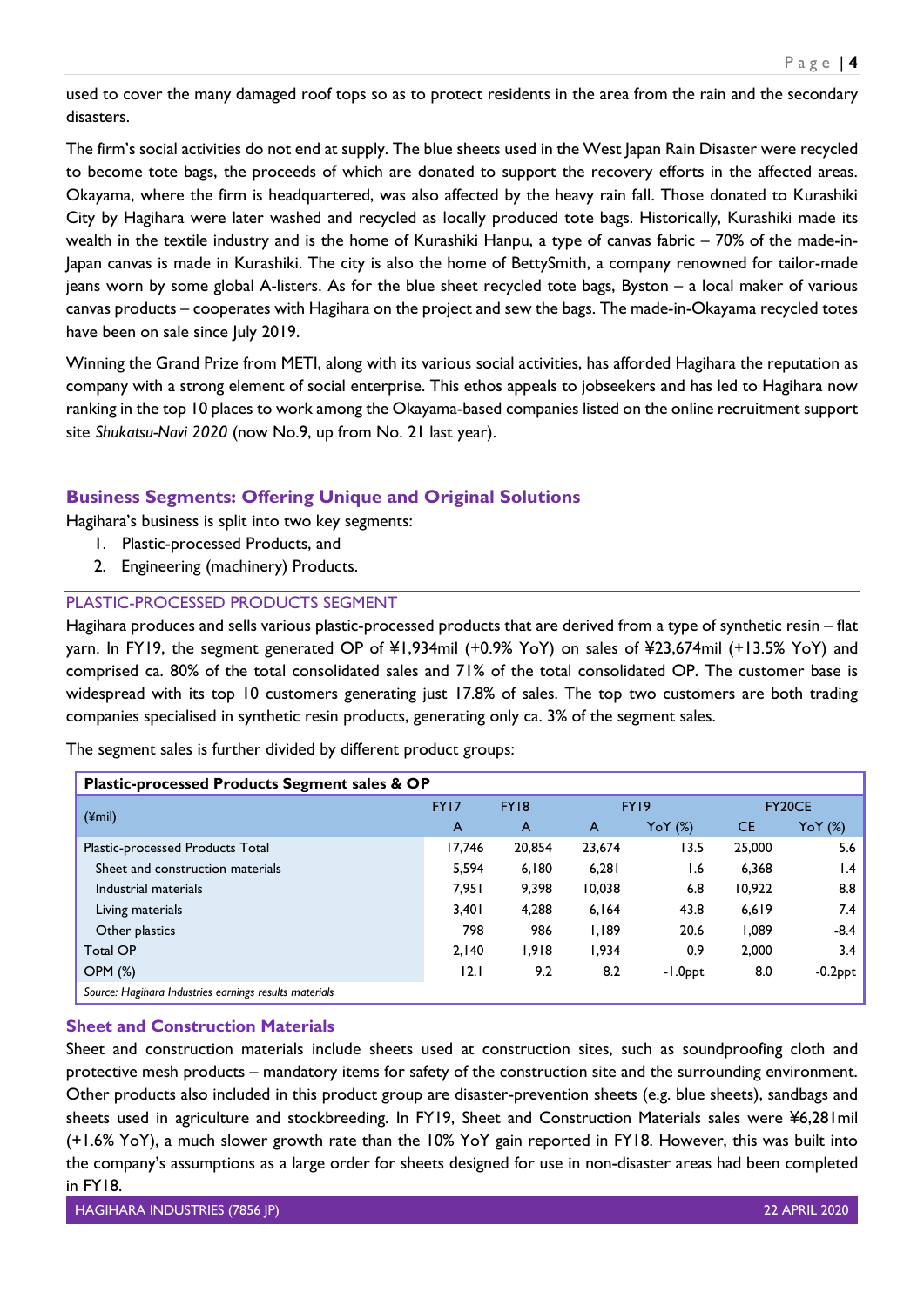

Blue sheets are widely used in Japan during the natural disasters. The domestic market for blue sheets has an estimated size of ¥8,000~10,000mil. Hagihara has market share in Japan of around 30% - the market has been increasingly competitive with more imported products from China and Vietnam – but it commands a share as high as 90% for blue sheet made-in-Japan.

At the time of the disaster, there were reported incidences that the imported blue sheets were ripping, which resulted in increasing demand for domestic-made products. Over time, however, the quality of imported sheets improved and have penetrated the domestic market with lower prices. In such a market, Hagihara is the only domestic supplier of blue sheets that has vertically integrated the supply chain, from manufacturing the flat yarn to the final product. Its product offers high quality strength, durability and has a shorter lead-time: Imported goods are sold via sales reps in Japan; therefore, it takes a minimum of two months to stock up enough blue sheets – too long of a lead time in times of natural disasters. Hagihara has formed supply networks with local governments to promptly supply blue sheets during the disasters. It also set up a hotline with METI. Because of Hagihara's past action in the disaster struck areas, the ministry ordered extra stocks of blue sheets from the firm, and this is expected to continue to March 2020.

Furthermore, Hagihara aims to differentiate its products with recyclability going forward. The firm is well aware of the global trend of anti-plastics and plans to establish a well-working method of plastic recycling. It is still premature to disclose what the firm is planning to do, but Hagihara reckons that the first step is to establish a system to collect its plastic-based products, such as blue sheets, after use. The system will likely include equipping an identifying device, such as IC tags, on blue sheet so that the firm can identify if the collected blue sheet was 1) made by Hagihara, 2) who bought them and 3) where they were used. The firm has been in discussion with recycling companies in Japan to build nationwide networks to collect the used blue sheets. Technically, plastics recycling depends on the synthetic resin technology so Hagihara aims to find solution to recycle and reuse with the collaboration of synthetic resin technology specialists. The firm's customers, such as general construction companies, have become increasingly aware of the environmental issues. Recyclability will enable Hagihara's sheets to gain extra credit from users.

#### <span id="page-5-0"></span>**Industrial Materials**

The largest sales in the segment is generated by industrial materials such as concrete reinforcing fibre BarChip and flexible container bags. The Industrial Materials products saw sales rise 6.8% YoY to ¥10,038mil. Strategic products sales, which includes BarChip, was ¥12,338mil (flat YoY) in FY19, though slightly short of the firm's estimate of ¥12,383mil. BarChip sales were lower mainly due to a decline in production in the mining industry. BarChip is a structural synthetic fibre reinforcement for concrete. Due to its anti-crack and anti-blast properties, it is typically used in tunnels, such as the underground tunnels in mining sites and the entrance part of railway tunnels. Its sales trend is somewhat correlated to the mining market trend as the firm directly sells BarChip to mining companies in addition to unhardened concrete makers.

Flexible container bags are typically used to contain and carry powdered and bead materials. Main customers include chemical companies and cement makers. Since the start of the US-China trade friction in May 2019, the movement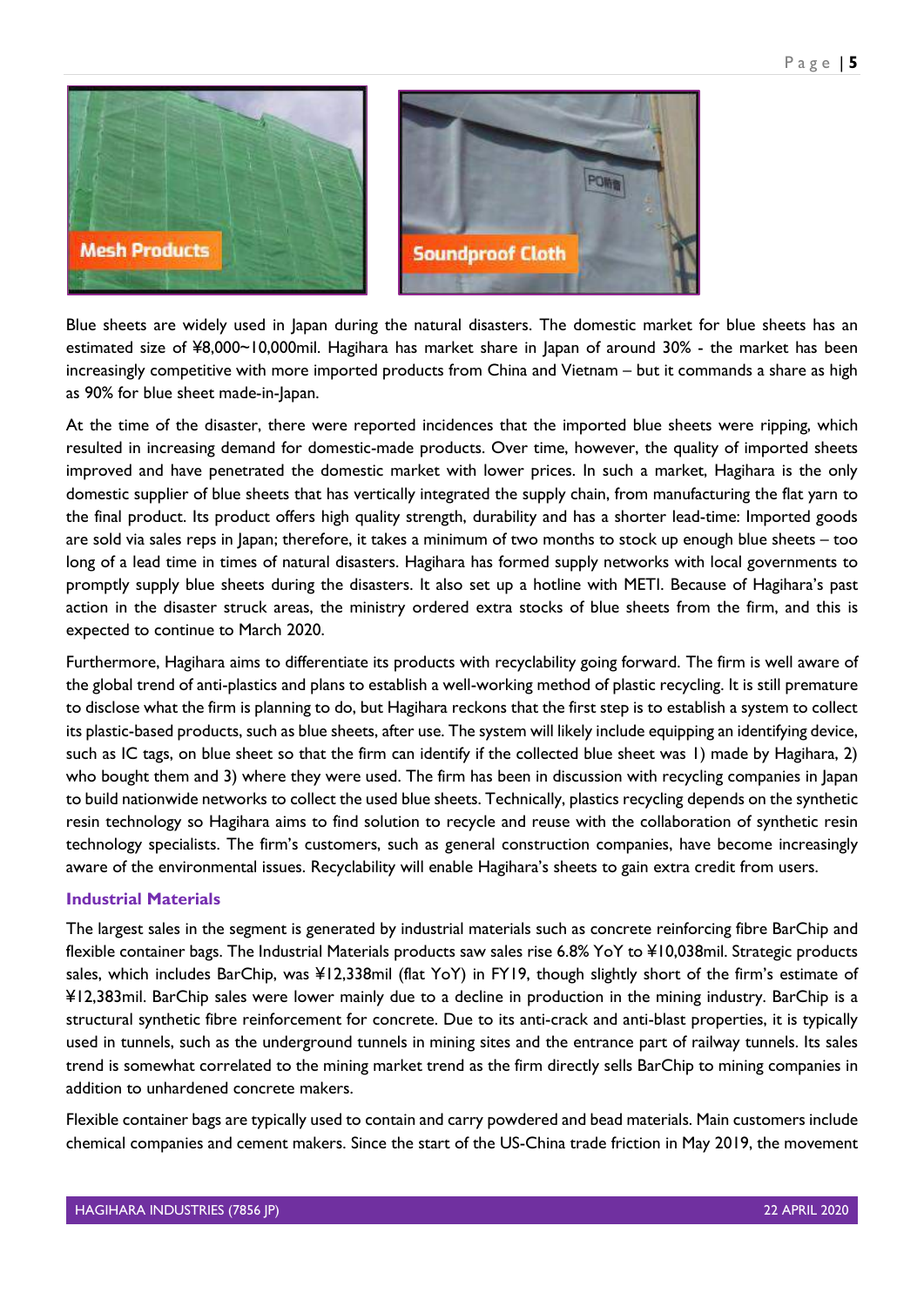of goods slowed globally, affecting demand for container bags in wider industries. Hagihara saw ca. 2% decline in sales of flexible container bags in FY19. These bags are also used to contain feedstuff for cattle in the US.

Since many farmers are not able to export livestock to China due to the trade friction, demand for flexible container bags has shrunk. In addition to the sales decline, the margin of flexible container bags has also worsened. Under normal conditions, products are mainly sourced in China and directly shipped to the US. However, due to the trade friction, the products are now first shipped to Japan, before exporting to the US.

The Plastic-Processed Products Segment FY19 OP growth was just +0.9% YoY due to a reduction in segment GP of ¥251mil, ¥46mil of which came from industrial materials especially BarChip and flexible container bags.

![](_page_6_Picture_4.jpeg)

![](_page_6_Picture_5.jpeg)

*An example of Flexible Container Bag BarChip®*

#### <span id="page-6-0"></span>**Living Materials**

The third sub-segment of the Plastic-processed Products Segment is Living Materials, which includes mesh packaging bags for store vegetables, such as potatoes, onions and carrots, and adhesive cloth and yarn for artificial grass. FY19 sales rose 43.8% YoY to ¥6,164mil, boosted by the full-year add-on from the acquisition of THP. The consolidation of THP added ca. ¥1,800mil in Living Material sales and providing almost all the YoY sales growth. However, the product mix worsened because its products are mostly commoditised.

#### <span id="page-6-1"></span>*Examples of solutions delivered by Hagihara's products that led to high market share in the niche markets*

Hagihara's plastic-based products have been developed to cover wide range of uses but all have been developed from flat yarn. The vast range of products on offer resulted from the firm's efforts to find solutions for customers' existing concerns and issues rather than simply developing and selling products solely from in-house ideas. Hagihara does not disclose its market share of its major products but says that it has high market share in the niche markets. This is because the firm develops solutions for customers that otherwise do not exist. Because those solutions were cultivated by Hagihara and are therefore quite unique, customers are not able to find similar products elsewhere. This means the firm has relatively stronger selling power with its customers, enabling it to pass on raw material cost hikes to customers as they are not able to find alternative solutions elsewhere.

In the domestic construction industry, it is mandatory to cover the building under construction with soundproofing cloth. Soundproofing properties are better if the cloth is heavier, however, heavier means more manpower is required to install and manage the cloth. Hagihara's soundproofing cloth is as thin as legally allowed, hence is much lighter in weight hence less need for manpower and scaffolding.

Another example is adhesive tapes. Hagihara's tapes can be easily cut by hand, either horizontally or vertically, so packaging tasks for workers at physical distribution companies are quick and effortless. The land transportation industry is one of the industries experiencing the most severe labour shortage and would like to reduce time on packaging.

The table below shows to which markets the segment is exposed to.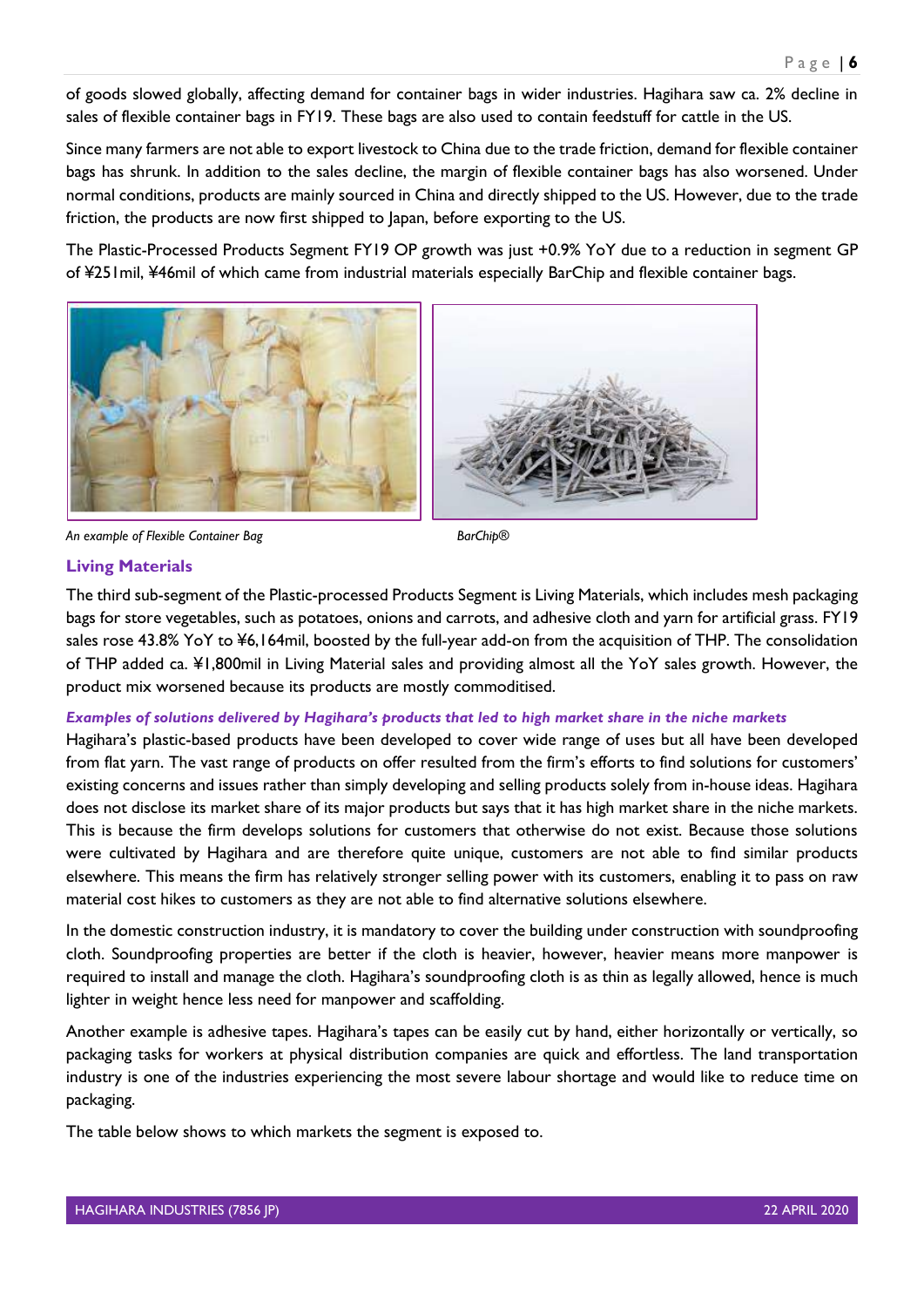| <b>Product Exposure</b>                        |                                                                                                     |                                                                              |                                                                                                                                                                                                                                                           |                 |  |  |  |  |  |
|------------------------------------------------|-----------------------------------------------------------------------------------------------------|------------------------------------------------------------------------------|-----------------------------------------------------------------------------------------------------------------------------------------------------------------------------------------------------------------------------------------------------------|-----------------|--|--|--|--|--|
| <b>Plastic-processed Products</b>              |                                                                                                     |                                                                              |                                                                                                                                                                                                                                                           |                 |  |  |  |  |  |
| Market                                         | Product examples                                                                                    | <b>Customers</b>                                                             | Competitors                                                                                                                                                                                                                                               | % sales         |  |  |  |  |  |
| <b>Construction &amp; Civil</b><br>Engineering | Mesh Sheet.<br>Soundproofing clothes,<br><b>BarChip</b>                                             | General construction<br>companies, cement<br>manufacturers                   | Sheets: Kyowa Inc (Unlisted, Japan)<br>BarChip: Daiichi Seikan (Unlisted, Japan),<br>SIKA (SIKA:SW)                                                                                                                                                       | 16              |  |  |  |  |  |
| Living and leisure                             | Picnic mats (leisure<br>sheets), Artificial grass,<br>fibre for mops, Meltac<br>bags, carpet layers | Consumers                                                                    | Leisure sheets, mops: imported products<br>from China & Vietnam<br>Artificial grass yarn: TenCate (Unlisted,<br>Netherlands)<br>Carpet layers: Yoshikawa Orimono<br>(Unlisted, Japan), Koizumi Seima (Unlisted,<br>Japan)<br>Meltac bags: other materials | 6               |  |  |  |  |  |
| Packaging / physical<br>distribution           | Flexible container bags<br>(FCBs), adhesive tape<br>clothes                                         | FCBs: Chemical<br>Companies<br>Adhesive tape cloths:<br>adhesive tape makers | Nihon Matai (Unlisted, Japan)                                                                                                                                                                                                                             | 24              |  |  |  |  |  |
| Agriculture &<br>stockbreeding                 | Reflective tarps, Curtain<br>clothes for poultry houses                                             | <b>Farmers</b>                                                               | Koizumi Seima (Unlisted, Japan), Fujimori<br>Kogyo (7917:JP)                                                                                                                                                                                              | $\mathbf{2}$    |  |  |  |  |  |
| Disaster prevention &<br>recovery              | Blue sheet, sandbags                                                                                | Local governments,<br><b>METI</b>                                            | Imported products from China and<br>Vietnam                                                                                                                                                                                                               | $\overline{13}$ |  |  |  |  |  |
| <b>Engineering Products</b>                    |                                                                                                     |                                                                              |                                                                                                                                                                                                                                                           |                 |  |  |  |  |  |
| Market                                         | Product examples                                                                                    | <b>Customers</b>                                                             | Competitors                                                                                                                                                                                                                                               | % sales         |  |  |  |  |  |
| Machinery                                      | Slitter                                                                                             | Label makers, LiB<br>separator makers, film<br>makers                        | Nishimura Machine Works (Unlisted,<br>Japan), Toshin (Unlisted, Japan)                                                                                                                                                                                    | 18              |  |  |  |  |  |
|                                                | Winders                                                                                             | <b>Textile makers</b>                                                        | Yashima Netsugaku (Unlisted, Japan), TMT<br>Kamitsu (Unlisted, Japan)                                                                                                                                                                                     |                 |  |  |  |  |  |
|                                                | Recycled pellet<br>production equipment                                                             | Plastic recycling<br>companies                                               | EREMA (Unlisted, Austria), Ye I Machinery<br>Factory (Unlisted, Taiwan)                                                                                                                                                                                   | 4               |  |  |  |  |  |
|                                                | Source: Nippon-IBR based on publicly available information provided by Hagihara Industries          |                                                                              |                                                                                                                                                                                                                                                           |                 |  |  |  |  |  |

# <span id="page-7-0"></span>ENGINEERING PRODUCTS SEGMENT

Hagihara manufactures and sells automated industrial machinery such as slitters and winders. These machines were developed from the firm's technological core competences; cutting, stretching, winding and weaving with a simple desire in mind – that the machinery and equipment are easy to handle yet able to bring high cost performance.

Hagihara's slitter is used in various industries, such as food labels, diapers, lithium-ion [LiB] battery separator membranes and LCD film. The Engineering Products Segment generated FY19 OP of ¥788mil (+2.7% YoY) on sales of ¥5,973mil (+6.6% YoY). The machinery products were sold to Chinese and Korean separator film makers. In FY19, export sales to film slitters was almost nil due to slower than expected EV battery production. However, the impact to Hagihara's revenue was not significant given its wide customer base.

The firm also developed recycled pellet production equipment – an idea derived from its Plastic-processed Products Segment. When film makers cut film into certain sizes, there is selvage (an edge produced on woven fabric during manufacture that prevents it from unravelling). Hagihara's slitters are equipped with automated selvage winders. Selvage collected through the winders can be recycled through Hagihara's plastic recycle pelletisers. The solution promotes recycling of otherwise unwanted plastic products so that impact to the environment can be better managed.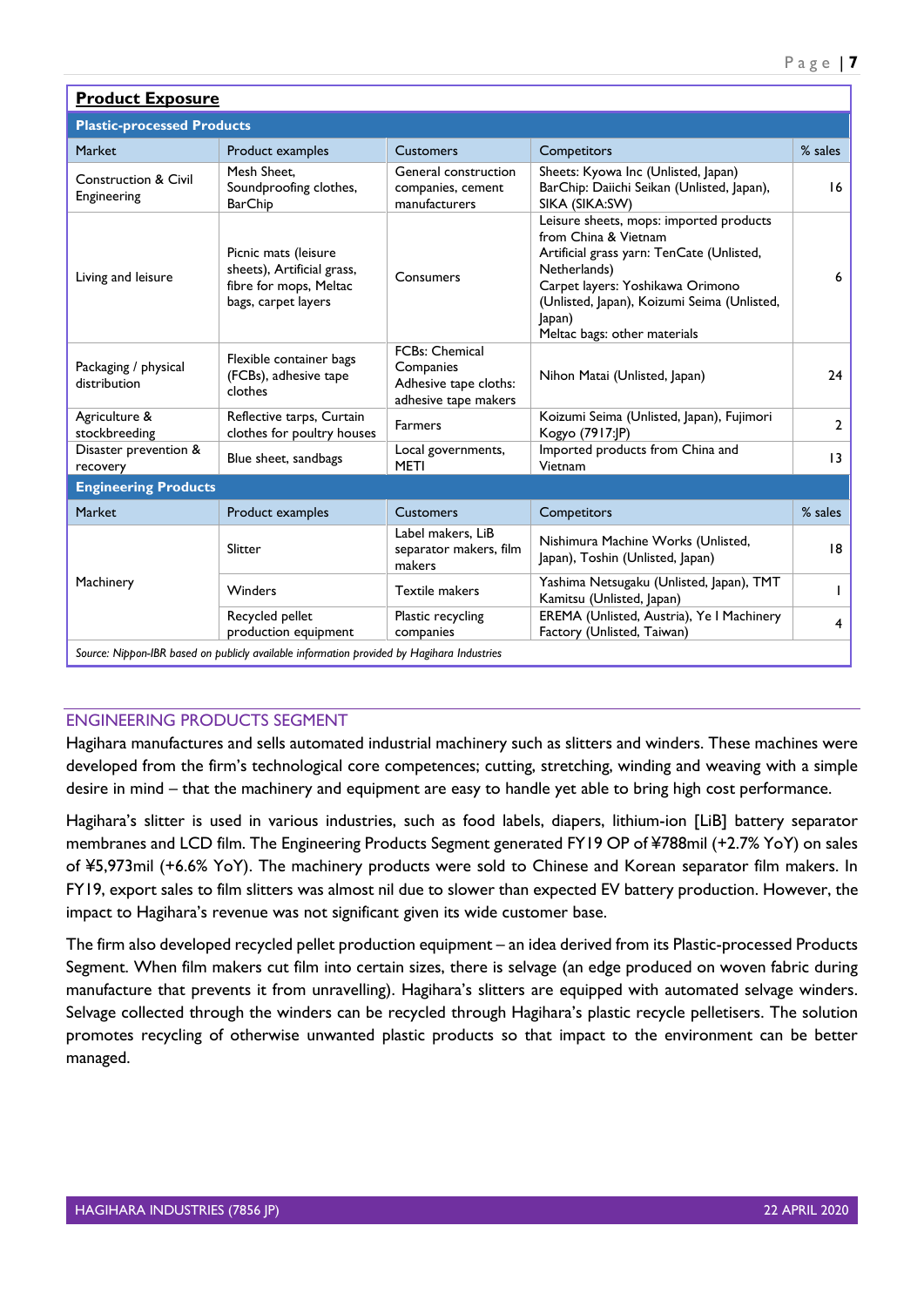#### *Slitter rewinder Yarn Winder*

![](_page_8_Picture_3.jpeg)

#### *Recycling Pellet Machine*

![](_page_8_Picture_5.jpeg)

*Source: Hagihara Industries*

# <span id="page-8-0"></span>**Earnings Trends and Medium-Term Management Plan**

## <span id="page-8-1"></span>FY20 1Q RESULTS

Hagihara reported FY20 1Q OP of ¥725mil (+15.1% YoY) on sales of ¥7,225mil (-4.5% YoY). Sales dropped mainly due to a fall in sales volume of Plastic-processed Products.

Plastic-Processed Products Segment sales fell 4.1% YoY from ¥5,985mil to ¥5,741mil in Q1. Some 87.8% of the 4.1% YoY drop (i.e. ¥215mil of the ¥245mil sales decline) came from a fall in volumes of products such as artificial grass yarn and flexible container bags. However, segment OP was ¥540mil (+8.1% YoY). While the drop in sales hit OP by ¥69mil, of which ¥30mil was from the fall in sales of the aforementioned products, the hit was well offset by an improvement in the GPM (+¥94mil), especially for sheets and construction materials (+¥40mil) and BarChip. Although mining-related sales remained weak, demand from urbanisation development projects in Australia supported sales.

Engineering Products Segment sales fell 6.1% YoY to ¥1,484mil. However, thanks to improved GPM on film slitters, segment OP rose by 41.8% YoY to ¥185mil. In addition, demand grew for film slitters for a more environmentfriendly water ink packaging film improved and demand for slitters for large-size LCD films and LiB separator films in China also rose. Film slitters contributed ¥77mil to the rise in segment OP, more than offsetting the negative impact from the decline in winder sales (-¥44mil).

There was no revision to the 1H or full year guidance. Nominally, a ¥1/kg change in the price of naphtha has a ¥2mil impact to OP, assuming no change in the selling price. The price of Hagihara's main products move in line with the price of naphtha, resulting in stable spreads, thus management does not expect much impact on its earnings from current volatile crude oil price, especially since most of its products are not replaceable. The firm has a procurement policy of having three different suppliers to produce one type of yarn. The same polypropylene has different prices and quality across different suppliers. However, by applying its technological expertise, Hagihara is able to achieve equal quality from any quality of materials received.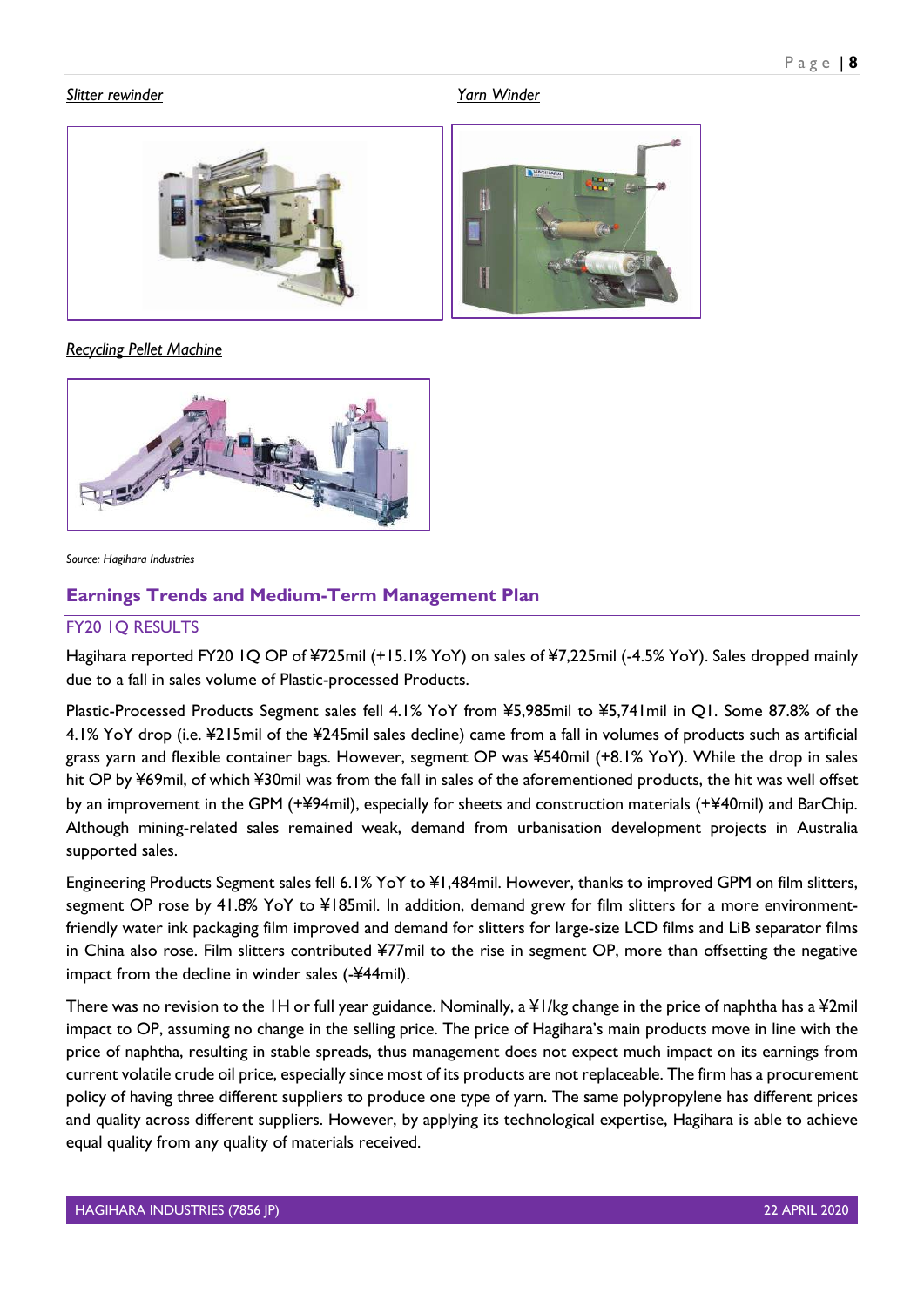Given 1Q ended in Jan 2020, the results were not reflective of impact from COVID-19. Hagihara has two factories in China – Shanghai and Qingdao – but all employees are now (as of end of March) back to operation. The firm is yet to estimate the impact of the virus to its earnings for the rest of the year, however, so far, it only sees some impact in Engineering Products for some parts supply was suspended.

#### <span id="page-9-0"></span>FY19 RESULTS – ACHIEVED RECORD EARNINGS

Hagihara reported FY19 consolidated OP of ¥2,723mil (+1.4%YoY) on sales of ¥29,647mil (+12.1% YoY).

In general, the plastic-based products market is highly commoditised, therefore tends to suffer from pricing competition. In such a market, however, Hagihara is able to maintain a relatively healthy OPM in its Plastic-Processed Products Segment thanks to the unique qualities of its products. Segment sales rose 13.5% YoY to ¥23,674mil in FY19 and generated an OPM of 8.2% (-1%ppt YoY). The YoY decline in OPM was reflective of the deterioration in the sales mix with a full contribution of THP as well as an increase in SG&A from two newly added subsidiaries, THP and EPC.

The sales increase of Plastic-processed Products Segment can be further broken down to as follows:

| Plastic-processed Products Segment: change in sales (\#mil) |          |                         |  |  |  |  |  |
|-------------------------------------------------------------|----------|-------------------------|--|--|--|--|--|
| $(4 \text{ mil})$                                           | Value    | $\gamma$ o $\gamma$ (%) |  |  |  |  |  |
| Change in pricing by passing on raw material cost hike      | $+808$   | 3.9 <sub>1</sub>        |  |  |  |  |  |
| Sales Volume increase                                       | $+2.006$ | 9.6                     |  |  |  |  |  |
| <b>FOREX</b> impact                                         | $+3$     | 0                       |  |  |  |  |  |
| Total change in segment sales                               | $+2,817$ | 13.5                    |  |  |  |  |  |

*Source: Nippon-IBR based on Hagihara Industries' presentation material*

![](_page_9_Figure_7.jpeg)

*Source: Hagihara Industries FY19 results material*

OP growth (+1.4% YoY) was small compared to the sales increase mainly due to the negative impact from the reduced GPM in the Plastic-processed Products Segment (-¥251mil), of which includes a ¥46mil reduction from BarChip and flexible container bags. BarChip GPM slightly dropped overseas because of volume declines. In addition to the drop in GPM, SG&A rose by ¥522mil, of which ¥501mil was related to the addition of the two subsidiaries. As a result, OPM dipped 1%ppt YoY.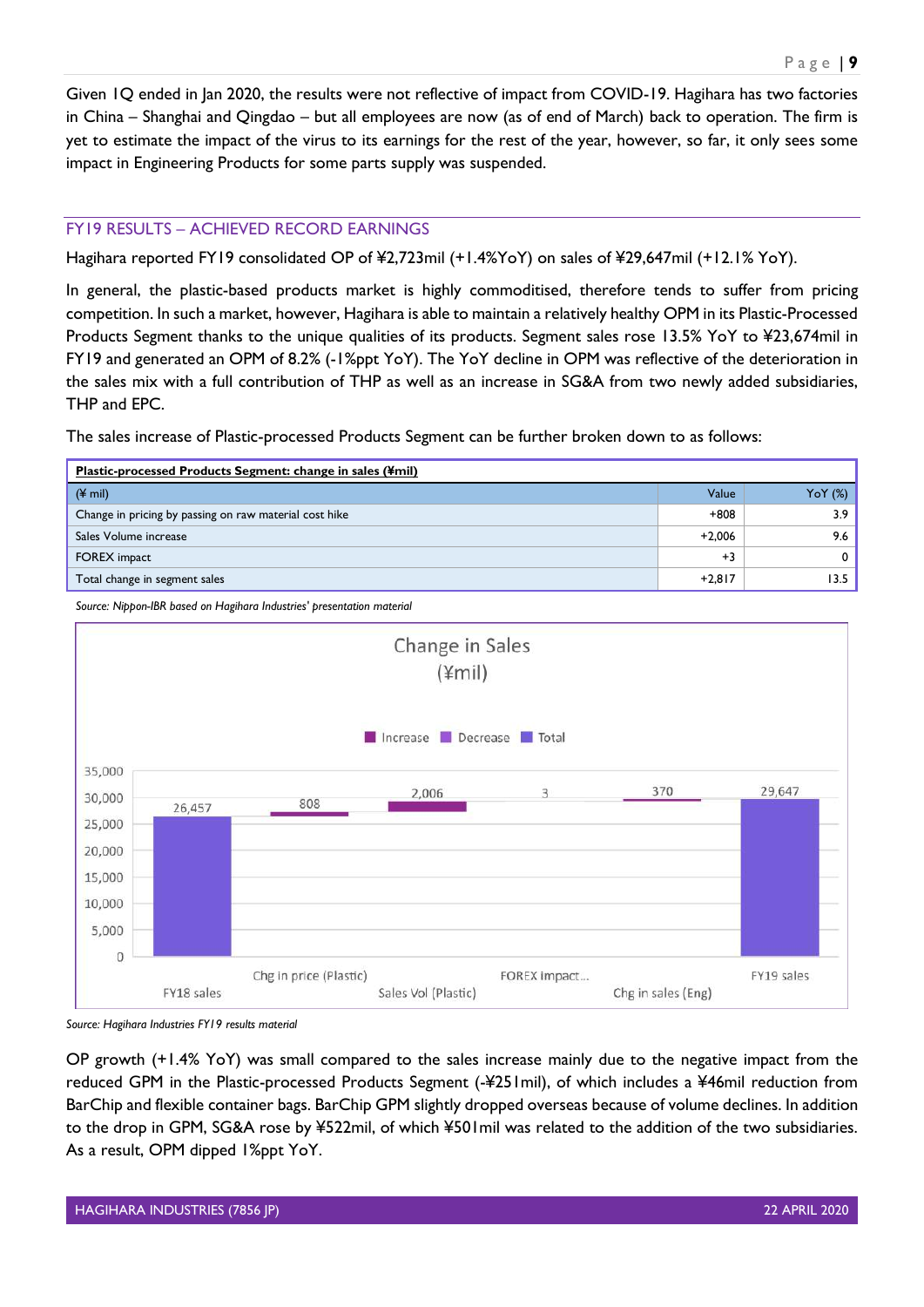On the other hand, the Engineering Products Segment saw sales hit ¥5,973mil (+6.6% YoY), with segment OP up 2.7% YoY (+¥20mil), thanks to an increase in sales of paper slitters (contributing ¥79mil to the rise).

|                                           | <b>Change in OP - Main Factors</b> |        |                                                                 |  |  |  |  |
|-------------------------------------------|------------------------------------|--------|-----------------------------------------------------------------|--|--|--|--|
| Change in<br>$(\text{2})$<br><b>Value</b> |                                    |        | <b>Main factors</b>                                             |  |  |  |  |
|                                           | <b>Plastic-processed Products</b>  |        |                                                                 |  |  |  |  |
|                                           | Change in sales                    | 791    | +621 from added profit from merging 2 subsidiaries, THP and EPC |  |  |  |  |
|                                           | Change in GPM                      | $-251$ | -46 from drop in GPM in BarChip and flex container bags         |  |  |  |  |
|                                           | Change in SG&A                     | $-522$ | -501 from SG&A increase from 2 subsidiaries                     |  |  |  |  |
|                                           | <b>Engineering Products</b>        |        |                                                                 |  |  |  |  |
|                                           | Change in sales                    | l 14   | +79 from increase in sales of paper slitter                     |  |  |  |  |
|                                           | Change in GPM                      | 29     | +32 from improving GPM of screen changer                        |  |  |  |  |
|                                           | Change in SG&A                     | $-123$ | +45 from increase in the segment SG&A, trade shows etc.         |  |  |  |  |

*Source: Hagihara Industries FY19 results material*

![](_page_10_Figure_4.jpeg)

*Source: Hagihara Industries FY19 results material*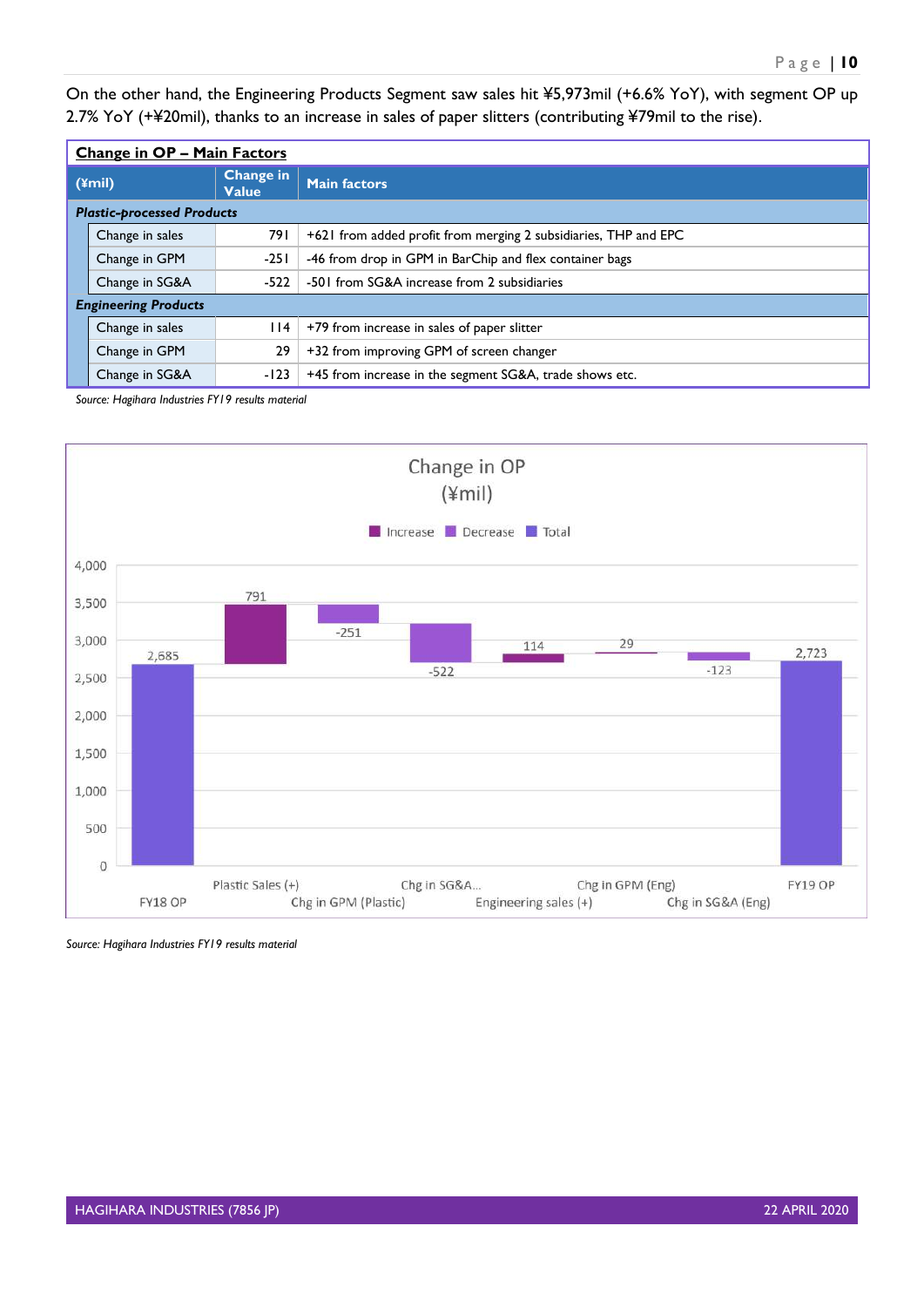| <b>Segment Sales and OP</b>         |        |             |        |                 |           |                 |  |  |
|-------------------------------------|--------|-------------|--------|-----------------|-----------|-----------------|--|--|
| $(\text{ymin})$                     | FY17   | <b>FY18</b> | FY19   |                 | FY20CE    |                 |  |  |
|                                     | A      | A           | A      | YoY(%)          | <b>CE</b> | YoY(%)          |  |  |
| Plastic processed Products Segment  | 17,746 | 20,854      | 23,674 | 13.5            | 25,000    | 5.6             |  |  |
| Sheet and construction materials    | 5,594  | 6,180       | 6,281  | 1.6             | 6,368     | $\mathsf{I}$ .4 |  |  |
| Industrial materials                | 7.951  | 9,398       | 10,038 | 6.8             | 10,922    | 8.8             |  |  |
| Living materials                    | 3,401  | 4,288       | 6,164  | 43.8            | 6,619     | 7.4             |  |  |
| Other plastics                      | 798    | 986         | 1,189  | 20.6            | 1,089     | $-8.4$          |  |  |
| Segment OP                          | 2,140  | 1,918       | 1,934  | 0.9             | 2,000     | 3.4             |  |  |
| Segment OPM (%)                     | 12.1   | 9.2         | 8.2    | -1.0ppt         | 8.0       | $-0.2$ ppt      |  |  |
| <b>Engineering Products Segment</b> | 5,492  | 5,602       | 5,973  | 6.6             | 6,000     | 0.5             |  |  |
| Segment OP                          | 582    | 768         | 789    | 2.7             | 700       | $-11.3$         |  |  |
| Segment OPM (%)                     | 10.6   | 13.7        | 13.2   | $-0.3$ ppt      | 11.7      | -1.1ppt         |  |  |
| <b>Total Sales</b>                  | 23,558 | 26,457      | 29,647 | 2.1             | 31,000    | 4.6             |  |  |
| <b>Total OP</b>                     | 2,722  | 2,686       | 2,724  | $\mathsf{I}$ .4 | 2,700     | $-0.9$          |  |  |
| <b>OPM (%)</b>                      | 11.6   | 10.2        | 9.2    | -1.0ppt         | 8.7       | $-0.5$ ppt      |  |  |

*Source: Nippon-IBR based on Hagihara Industries' FY19 earnings results materials*

#### <span id="page-11-0"></span>FY20 GUIDANCE

Hagihara is guiding for FY20 OP of ¥2,700mil (-0.88% YoY) on sales of ¥31,000 (+4.6% YoY). OPM is estimated to fall from 9.2% in FY19 to 8.7% in FY20 due to a rise in depreciation costs amid increases in new product investment. The firm is guiding for FY201H OP of ¥1,395mil (+7.2% YoY) on sales of ¥15,300mil (+3.5% YoY). However, 2H OP is expected to fall 8.2% YoY to ¥1,305mil due to higher raw material costs and a rise in personnel costs at overseas subsidiaries. Sales growth of strategic products, such as BarChip and yarn for artificial turf, is estimated to improve 3.1% YoY to ¥12,727mil in FY20.

| <b>Earnings Guidance</b> |                                                    |           |        |           |        |             |           |                |  |  |
|--------------------------|----------------------------------------------------|-----------|--------|-----------|--------|-------------|-----------|----------------|--|--|
| (4mi)                    |                                                    |           | FY19   |           |        | <b>FY20</b> |           |                |  |  |
|                          |                                                    | <b>IH</b> | 2H     | <b>FY</b> | TH.    | 2H          | <b>FY</b> | <b>YoY</b> (%) |  |  |
|                          | <b>Sales</b>                                       | 14,788    | 14,858 | 29,647    | 15,300 | 15,700      | 31,000    | 4.56           |  |  |
|                          | <b>OP</b>                                          | 1,301     | 1,422  | 2,723     | 1,395  | 1,305       | 2,700     | $-0.84$        |  |  |
|                          | <b>OPM (%)</b>                                     | 8.8       | 9.6    | 9.2       | 9.1    | 8.3         | 8.7       | $-0.5$ ppt     |  |  |
| Consolidated             | <b>RP</b>                                          | 1,263     | 1,595  | 2,850     | 1,695  | 1,305       | 3,000     | 5.26           |  |  |
|                          | <b>RPM (%)</b>                                     | 8.5       | 10.7   | 9.6       | 11.1   | 8.3         | 9.7       | $-0.1$ ppt     |  |  |
|                          | NP                                                 | 867       | 1,161  | 2,014     | 1,190  | 900         | 2,090     | 3.77           |  |  |
|                          | <b>Sales</b>                                       | 11,333    | 11,462 | 22,796    | 11,450 | 11,990      | 23,350    | 2.43           |  |  |
|                          | OP                                                 | 1,079     | 1,267  | 2,347     | I, I40 | 1,145       | 2,285     | $-2.64$        |  |  |
|                          | <b>OPM (%)</b>                                     | 9.5       | 11.1   | 10.3      | 10.0   | 9.6         | 9.8       | $-0.5$ ppt     |  |  |
| Parent                   | <b>RP</b>                                          | 1,127     | 1,539  | 2,667     | 1,440  | 1,145       | 2,585     | $-3.07$        |  |  |
|                          | <b>RPM (%)</b>                                     | 9.9       | 13.4   | 11.7      | 12.6   | 9.6         | 11.1      | $-0.6$ ppt     |  |  |
|                          | NP                                                 | 804       | 1,177  | 1,982     | 1,025  | 770         | 1,795     | $-9.43$        |  |  |
|                          | Source: Hagihara Industries' FY19 results material |           |        |           |        |             |           |                |  |  |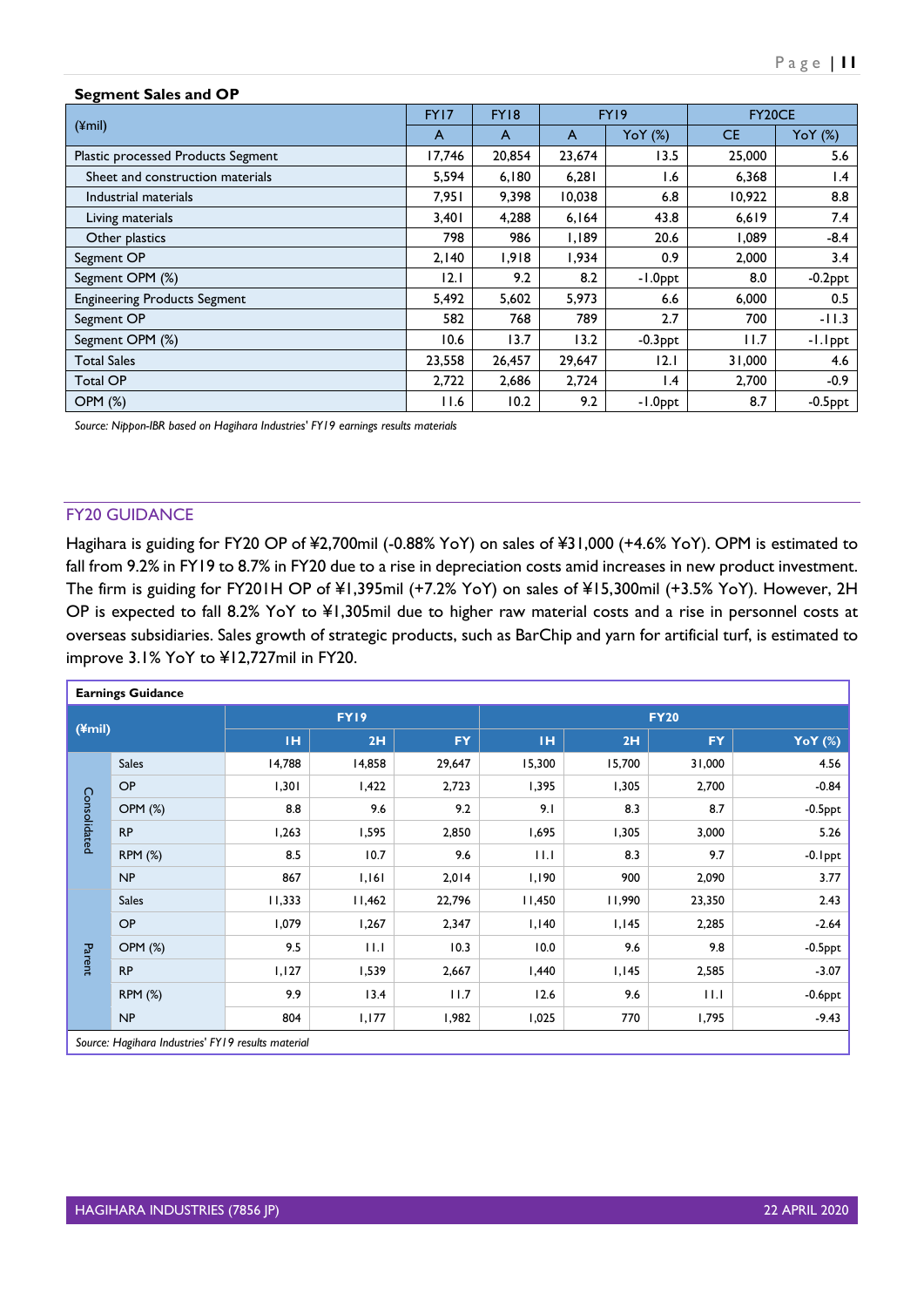#### <span id="page-12-0"></span>MEDIUM-TERM MANAGEMENT PLAN – "UPGRADE FOR NEXT 60"

Hagihara started the new medium-term management plan, UPGRADE For Next 60, from this fiscal year. The ultimate financial goal in FY22 is OP of ¥3,300mil (3-year CAGR 5.63%) on sales of ¥33,000mil (3-year CAGR 3.69%), based on the plan's basic principle made of three strategies and one goal, which the firm sets as its Sustainable Development Goals (SDGs).

1. Polish its technology to cultivate the new demand and new markets:

Hagihara aims to improve its technology and the expertise it has built up over time, together with actively using external expertise. The firm aims to develop new materials and basic core technologies, introduce enhanced design technology and promote efficiency and less man-hours. For example, a patent application is in place for *Laysys*, an adhesive patch with zero-order release property. It can be used in various applications such as medical and beauty that need functions such as absorption and decomposition. The sales target in FY22 from the *Laysys* business is ¥600mil.

2. Expand the product range to reach wider customer base:

The ultimate goal of Hagihara's product development is to supply products that can support lives of people and communities. Hagihara aims to provide a stable supply of disaster prevention products, an improvement in function of its packaging materials and to expand the applications of construction- and agriculture-related product.

3. Create the new markets, including a recycling system for plastic waste:

Hagihara develops new markets by developing new products and new applications of existing products. New market includes overseas market such as Africa. Products that support and promote work-style reform include ones that help solve labour shortages and the health & safety of workplaces. Furthermore, recycling is one of the biggest challenges Hagihara regularly discusses, especially as environmental issues such as the use and disposal of microplastics needs prompt solutions.

4. Widely supporting ESG including care and support for employees' growth and happiness:

Hagihara has introduced unique solutions in the workplace to support its employees. For example, employees can take paid holiday from as little as one hour out of their working day – helpful for meetings at school, or appointments with specialists – and the firm also provides nursery facilities to support working parents. The firm has also hire retired engineers and professionals, believing their expertise can add value to product development. These welfare measures were introduced to make the company a happy workplace. The management believes that employees who are happy at work outperform. As of FY19, the employee turnover rate dropped to 0.76% from the previous year's 1% while the average age of the employees fell from 40.1yrs in FY18 to 39.7yrs in FY19. Over the next 3 years, Hagihara wants to further improve turnover ratio. At the same time, the management is actively promoting young talented employees – in their view, younger employees' retention rate tends to improve by giving them challenges that boost their passion for work.

| <b>Profile of Hagihara's Staff Members</b> |             |             |             |             |      |  |  |
|--------------------------------------------|-------------|-------------|-------------|-------------|------|--|--|
|                                            | <b>FY15</b> | <b>FY16</b> | <b>FY17</b> | <b>FY18</b> | FY19 |  |  |
| Average age of the employees               | 40.8        | 41.1        | 40.8        | 40.1        | 39.7 |  |  |
| Average years of service (years)           | 18.0        | 8.1         | 17.7        | 16.8        | 16.6 |  |  |
| Turnover rate (%)                          | 1.97        | l.54        | .04         | 1.00        | 0.76 |  |  |
| Average monthly overtime (hours)           | 7.03        | 7.48        | 7.35        | 6.81        | 5.30 |  |  |
| Annual leaves actually taken over year (%) | 33.4        | 37.0        | 40.7        | 48.3        | 51.1 |  |  |
| Source: Hagihara Industries Inc.           |             |             |             |             |      |  |  |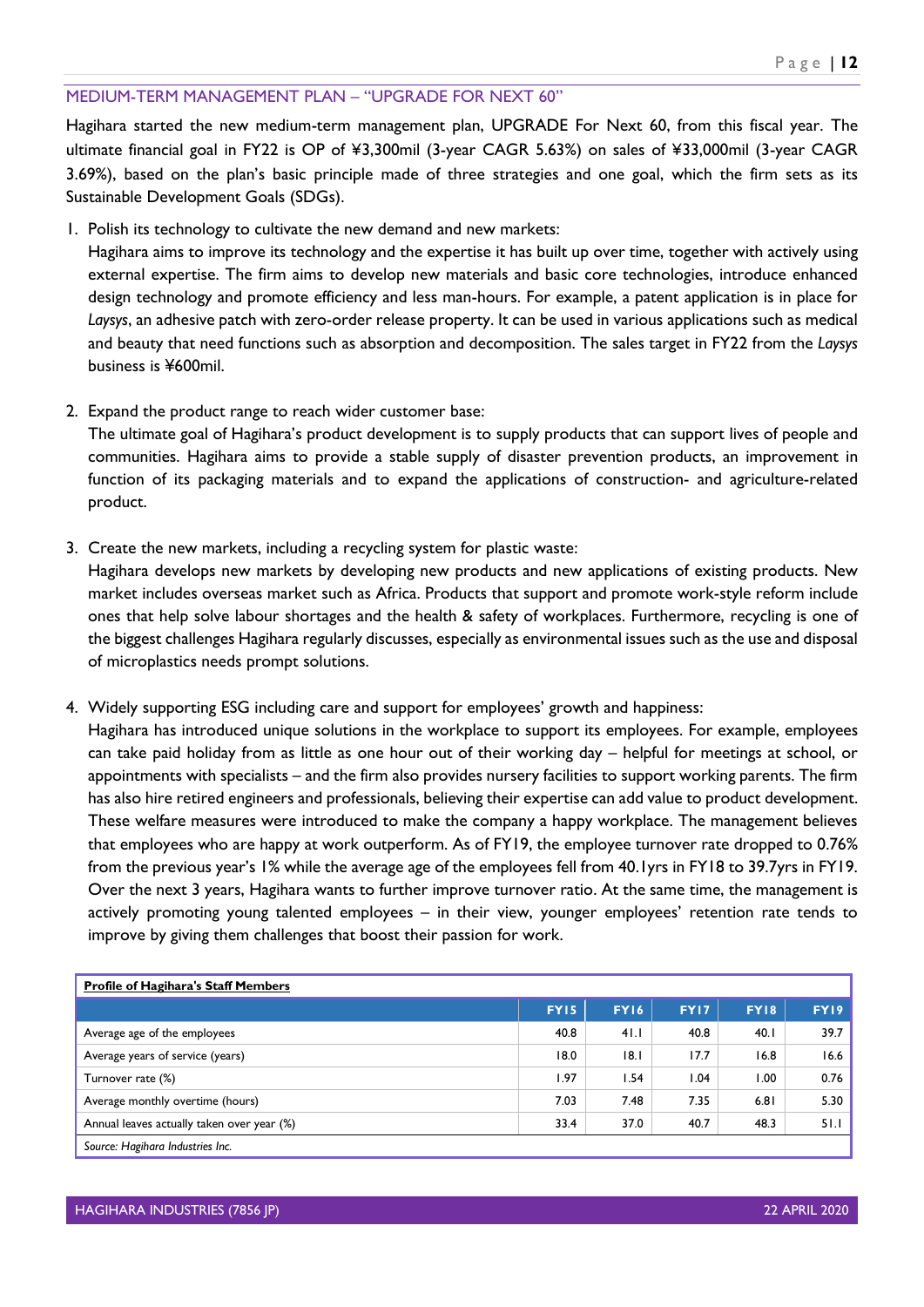#### <span id="page-13-0"></span>STRATEGIC PRODUCTS

Hagihara's strategic products are centred around its Sustainable Development Goals: Hagihara identifies strategic products by 1) having more than 30% GPM, and 2) being made in Hagihara. Currently there are three strategic products including BarChip, adhesive tape fabric, yarn for artificial grass. In FY20, Sales from strategic products is expected to be ¥12,727mil (+3.1% YoY), comprising 41.1% of the total sales. The ratio of strategic products in total sales is expected to drop by 0.5%pt YoY in FY20. This is because a boost in total sales with addition of THP. Potentially, however, management believes THP has products that may prove to be suitable candidates for strategic products.

The following 3 are the examples of strategic products.

#### • **BarChip**

BarChip is a structural synthetic fibre reinforcement for concrete made of polypropylene flat yarn and cut to appropriate sizes. It was first launched in the market more than 20 years ago. There have been new entrants in the market of synthetic resin concrete reinforcing materials such as Polystron by Dainichi Can (Unlisted, Japan). However, BarChip remains the top seller among synthetic fibre concrete reinforcement products, with an estimated 50% market share in Japan. The conventional concrete reinforcement material used to be steel mesh wire, but it has been gradually replaced by synthetic resin concrete reinforcing materials. BarChip is also used to repair cracks on concrete which was originally reinforced by steel wires.

Advantage BarChip offers is not only quality and performance but cost competitiveness. BarChip was first used as a reinforcing material for concrete floor in warehouses. During the past 20 years, BarChip's durability was proved to be superior, as well as having a cost advantage as it reduces project processes and man-hours at sites.

The conventional method to reinforce concrete and prevent cracks is to lay mesh wire structures before pouring the cement. However, wires are heavy, hence require more man-hours due to the need to place the structures first before pouring the concrete. On the other hand, BarChip is light and requires less man-hours because it can be mixed directly with cement.

![](_page_13_Picture_8.jpeg)

*BarChip used on the floor of a warehouse*

*Source: BarChip Inc.*

In the civil engineering industry, BarChip has already passed the strict criteria set by JR companies and general construction companies. Three tunnels in the new Tokyo Outer Ring Road, a project by NEXCO (Nippon Expressway Company Limited), scheduled to be completed in FY20 (started in FY10/15), also used BarChip. Furthermore, because of the characteristics of plastic – that it melts in the heat, BarChip also offers anti-blast properties, which is suitable for the part of tunnels where the wind pressure is at maximum, such as at the entrance.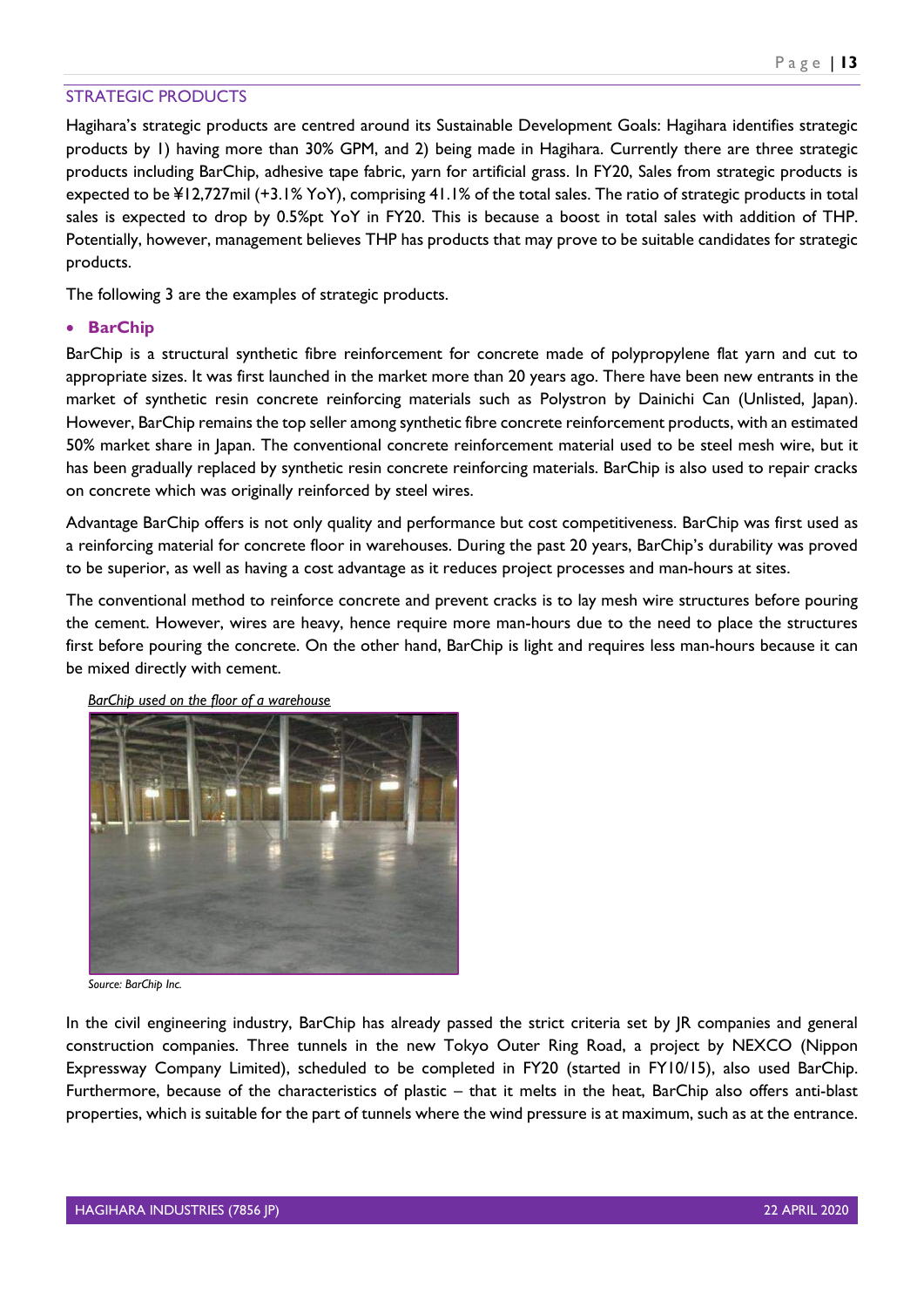![](_page_14_Picture_1.jpeg)

*Source: BarChip Inc.*

On 28 Jan 2020, Hagihara received a certificate from GBRC (General Building Research Corporation in Japan) for an Assessment of Technology for Construction Materials for a construction method using BarChip that prevents cracks on concrete. Such a certificate is likely to be a catalyst for broader applications in construction projects such as waterproof roofing.

Although the projects from Tokyo Outer Ring tunnels are about to peak, demand for BarChip remains promising thanks to continuous new applications promoted by Hagihara. The largest project in recent years in Japan is the maglev shinkansen project that extends some 438km. It is expected to start operations between Shinagawa and Nagoya in 2027, followed by extension between Nagoya and Osaka to open in 2037. The plan is for the train to run at a top speed of 505km/h. Since it runs through the busiest cities in Japan, it will need to run deep underground. Therefore, of the 250km between Shinagawa and Nagoya, more than 80% will be tunnelled. Since the route will run in a straight-line, in the difficult locations to work in, such the surrounding areas of cities and establishing lines that go under the mountains, will likely require concrete reinforcing materials. Hagihara already received an order for the Kita-Shinagawa portion of the line, with estimated total of ¥250mil sales over the 5 years starting FY19.

#### • **Yarn for Artificial Grass**

Artificial grass was used to cover the grounds of the Yokohama International Stadium which hosted The Rugby World Cup Final. Hagihara developed yarn for artificial grass that is light and easy to remove, which was a perfect fit for the stadium as it is also able to be used in other games and events. Hagihara's grass yarn provides a cushion as soft as natural grass (it was said to be good for rugby players as they often get serious injuries from falling to conventional artificial grass which is much coarser and harder)) and well drained. Moreover, the artificial grass floorings can be removed and repeatedly used. Hagihara works with Unitika (3103 JP) and KANBO PRAS (Unlisted, Japan) to develop the artificial grass supplied to the stadium. The firm reckons that there will be demand for this new type of artificial grass for sports entertainment.

![](_page_14_Picture_7.jpeg)

*Source: Hagihara's Medium-term Management Plan presentation*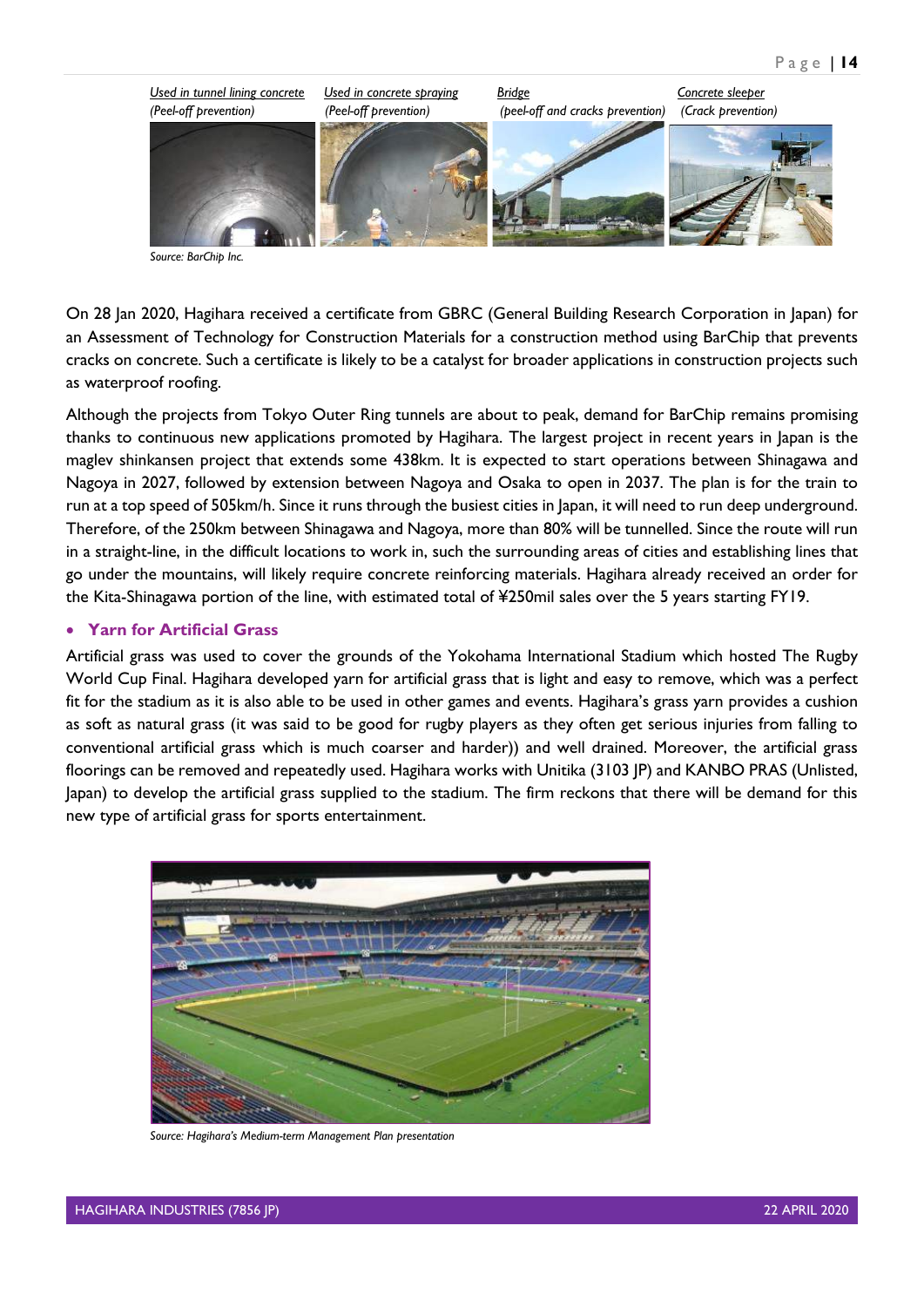#### • **Adhesive tape cloths**

Hagihara's adhesive tape cloth can be hand-cut either horizontally or vertically. The physical distribution industry needs to improve labour efficiency due to the severe labour shortage. An adhesive tape that can be hand-cut in any direction reduces the workload for packing items and improve efficiency. Hagihara manufactures tape cloth and sells to adhesive tape makers.

![](_page_15_Picture_3.jpeg)

*Source: en.hagihara-pls.com*

## <span id="page-15-0"></span>**Social Responsibility and Corporate Governance**

Hagihara has been active in social responsibility programmes, such as prompt supply of blue sheets in areas damaged by natural disasters and then the recycling of those products to make tote bags, to list a few. Hagihara is especially conscious of plastic waste issues and has developed several biodegradable products. Japan Flat Yarn Industry Association, together with its superior associations such as Japan Plastic Industry Association and Japan Polyethylene Products Association, signed the declaration to solve plastic waste in the ocean in May 2019. However, the firm also realises that while consumers have awareness in ecological issues, they are also price conscious. Biodegradable products will not penetrate the market replacing the existing plastic products rapidly enough because of the price. Therefore, the firm is first taking baby steps to solve the plastic waste issues by making day to day efforts to reduce plastic waste as much as possible while aiming to develop a practical synthetic resin recycling solution.

The current president of Hagihara, Mr. Asano, has a unique view over corporate governance. The firm has its own standard of governance and does not just tick boxes on recommendations by the Corporate Governance Code or proxy advisories. For example, it has one female external director out of the two external independent directors. But Hagihara's criteria for its external independent directors is not necessarily the same as many other Japanese companies – candidates do not necessarily have to have experience in management, overseas experience, have expertise in finance or law. The firm is even willing to have an independent director from the general population who can champion the views from the public. This is because the management would like the Board to provide broader view, especially on pressing issues such as plastic waste and what the firm can do to tackle such a problem.

The management values direct communication with shareholders and investors. Every January, Hagihara holds a networking event with shareholders after the AGM, the aim of which is to provide the opportunity for direct communicating and to exchange the firm's visions with shareholders.

## <span id="page-15-1"></span>**Shareholder Return Policy**

Hagihara's official commitment for shareholder return is to pay out 20% of net profit. Over the past three years, the firm has paid out more when earnings were better than expected and paid the same as previous year when net profit was down YoY. In FY19, the firm added extra ¥2/share to the original dividend forecast after the review of earnings environment and announced to pay ¥34/share (pay-out ratio of 24.4%). In FY20, the firm is guiding for an annual dividend of ¥36/share, pay-our ratio of 24.9%. For now, the management wishes to maintain the balance for growth investment and shareholder return.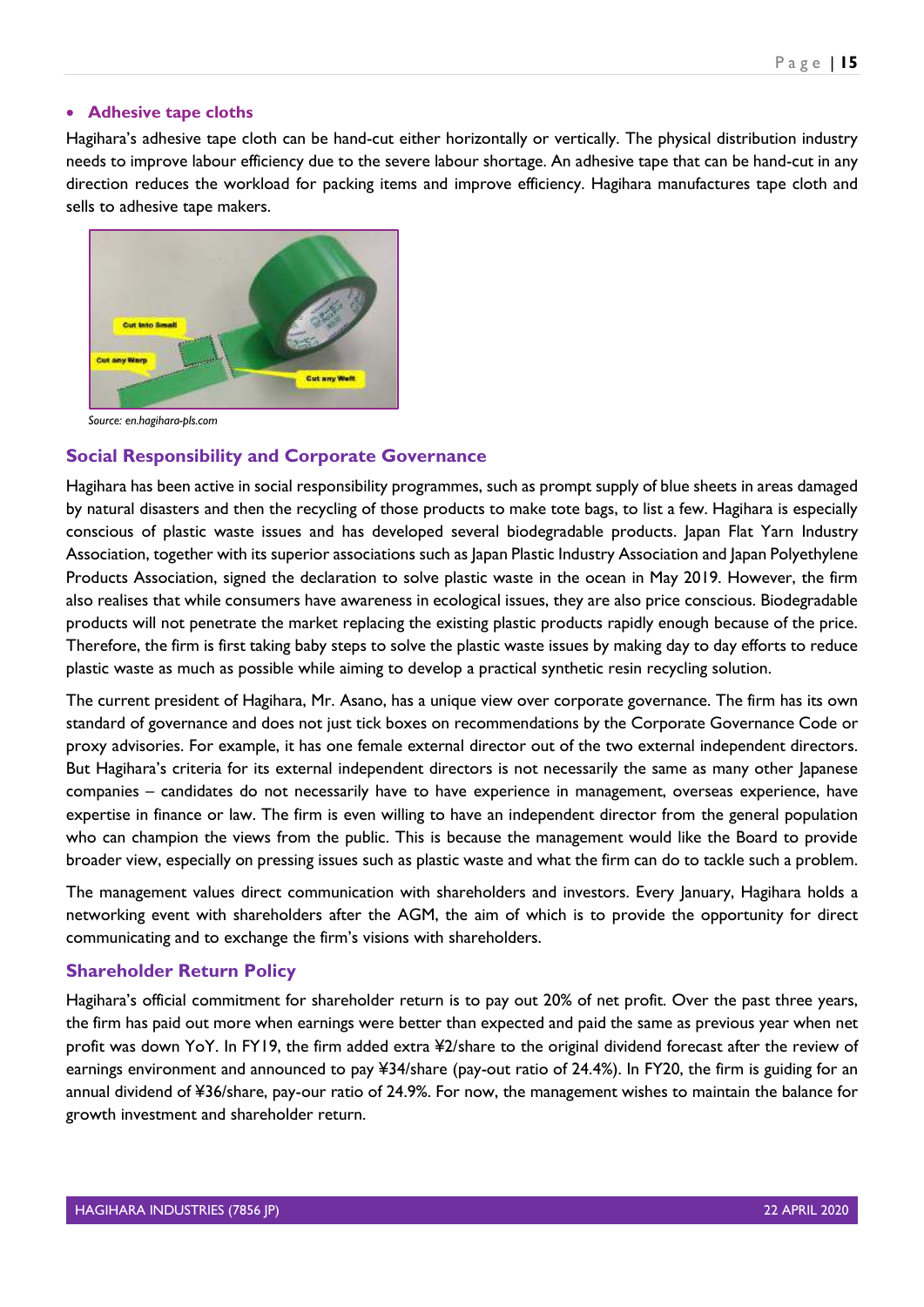# **Hagihara Industries (7856 JP) : Financial Summary**

| (¥mil)                                        | <b>FY10/15</b> | FY10/16   | FY10/17   | FY10/18    | FY10/19    | <b>FY10/20CE</b>         |
|-----------------------------------------------|----------------|-----------|-----------|------------|------------|--------------------------|
| <b>Sales</b>                                  | 22,530         | 22,485    | 23,238    | 26,457     | 29,647     | 31,000                   |
| <b>Operating Profit</b>                       | 2,360          | 2,548     | 2,721     | 2,685      | 2,723      | 2,700                    |
| <b>Recurring Profit</b>                       | 2,392          | 2,523     | 2,753     | 2,781      | 2,850      | 3,000                    |
| <b>Net Profit</b>                             | 1,454          | 1,856     | 1,964     | 1,884      | 2,014      | 2,090                    |
| EPS $(IPY)^{T}$                               | 196.87         | 256.64    | 135.80    | 130.27     | 139.23     | 140.29                   |
| Adjusted EPS (JPY)                            |                |           |           |            |            |                          |
| Cash flow from operation (CFO)                | 1,762          | 3,904     | 2,535     | 2,009      | 3,604      |                          |
| Cash flow from investment (CFI)               | $-815$         | $-1,320$  | $-848$    | $-3,341$   | -1,801     | $\overline{\phantom{0}}$ |
| Cash flow from finance (CFF)                  | $-1,117$       | -739      | $-326$    | $-837$     | $-407$     | $\overline{\phantom{a}}$ |
| Cash and cash equivalent                      | 3,134          | 4,923     | 6,317     | 4,167      | 5,556      | $\overline{\phantom{a}}$ |
| Free cash flow (FCF)                          | 947            | 2,584     | 1,687     | -1,332     |            | ÷,                       |
| CFO per share (JPY)                           | 238.46         | 539.70    | 340.32    | 138.87     |            | $\overline{\phantom{a}}$ |
| FCF per share (JPY)                           | 128.16         | 357.22    | 226.48    | $-92.07$   |            | $\overline{\phantom{0}}$ |
| <b>Total asset</b>                            | 24,731         | 24,874    | 27,114    | 31,870     | 32,572     | $\overline{\phantom{0}}$ |
| <b>Liabilities</b>                            | 7,577          | 6,924     | 7,269     | 10,755     | 10,217     | $\overline{\phantom{0}}$ |
| Net asset                                     | 17,154         | 17,949    | 19,844    | 21,114     | 22,354     | $\blacksquare$           |
| Capital                                       | 1,778          | 1,778     | 1,778     | 1,778      | 1,778      | $\blacksquare$           |
| Shareholders' equity                          | 17,153         | 17,948    | 19,843    | 21,113     | 22,353     | $\overline{\phantom{0}}$ |
| BPS (JPY)                                     | 2,371.26       | 2,481.25  |           | 1,459.46   | 1,545.16   |                          |
| <b>OPM (%)</b>                                | 10.47          | 11.33     | 11.71     | 10.15      | 9.18       | 8.7                      |
| <b>ROE (%)</b>                                | 8.66           | 10.58     | 10.39     | 9.20       | 9.27       |                          |
| <b>ROA (%)</b>                                | 9.51           | 10.10     | 10.28     | 8.90       | 8.24       | $\overline{\phantom{a}}$ |
| Shareholder equity ratio (%)                  | 69.36          | 72.16     | 73.18     | 66.25      | 68.63      | $\blacksquare$           |
| $D/E$ ratio $(\%)$                            | 44.17          | 38.58     | 36.63     | 50.94      | 45.71      | $\overline{\phantom{a}}$ |
| Total asset turnover (X)                      | 0.92           | 0.91      | 0.89      | 0.90       | 0.92       | $\overline{\phantom{0}}$ |
| Interest coverage (x)                         | 48.24          | 53.17     | 50.44     | 41.37      | 35.91      | ÷,                       |
| Current ratio (%)                             | 253.67         | 289.63    | 294.79    | 223.41     | 226.45     | $\overline{\phantom{a}}$ |
| Interest-bearing debt                         | 1,586          | 1,051     | 966       | 2,856      | 2,867      | $\overline{\phantom{a}}$ |
| <b>EBIT</b>                                   | 2,441          | 2,571     | 2,807     | 2,846      |            | $\overline{\phantom{a}}$ |
| EBIT Margin (%)                               | 10.83          | 11.43     | 12.08     | 10.76      |            | $\overline{\phantom{a}}$ |
| <b>EBITDA</b>                                 | 3,325          | 3,459     | 3,704     | 3,900      | 4,123      |                          |
| EBITDA margin (%)                             | 14.76          | 15.38     | 15.94     | 14.74      | 13.91      |                          |
| Dividend (JPY)                                | 50.00          | 60.00     | 64.00     | 32.00      | 34.00      | 36.00                    |
| Total dividend payment from retained earnings | 365            | 434       | 462       | 464        | 494        |                          |
| Dividend pay-out ratio (%)                    | 25.40          | 23.40     | 23.60     | 24.60      | 24.40      | 25.66                    |
| DOE (%)                                       | 2.20           | 2.50      | 2.30      | 2.30       | 2.20       |                          |
| Shares outstanding (shares)                   | 7,448,800      | 7,448,800 | 7,448,800 | 14,897,600 | 14,897,600 | 14,897,600               |
| Treasury (shares)                             | 215,045        | 215,132   | 215,440   | 430,980    | 431,013    | 431,013                  |

 *Source: Nikkei Value Search*